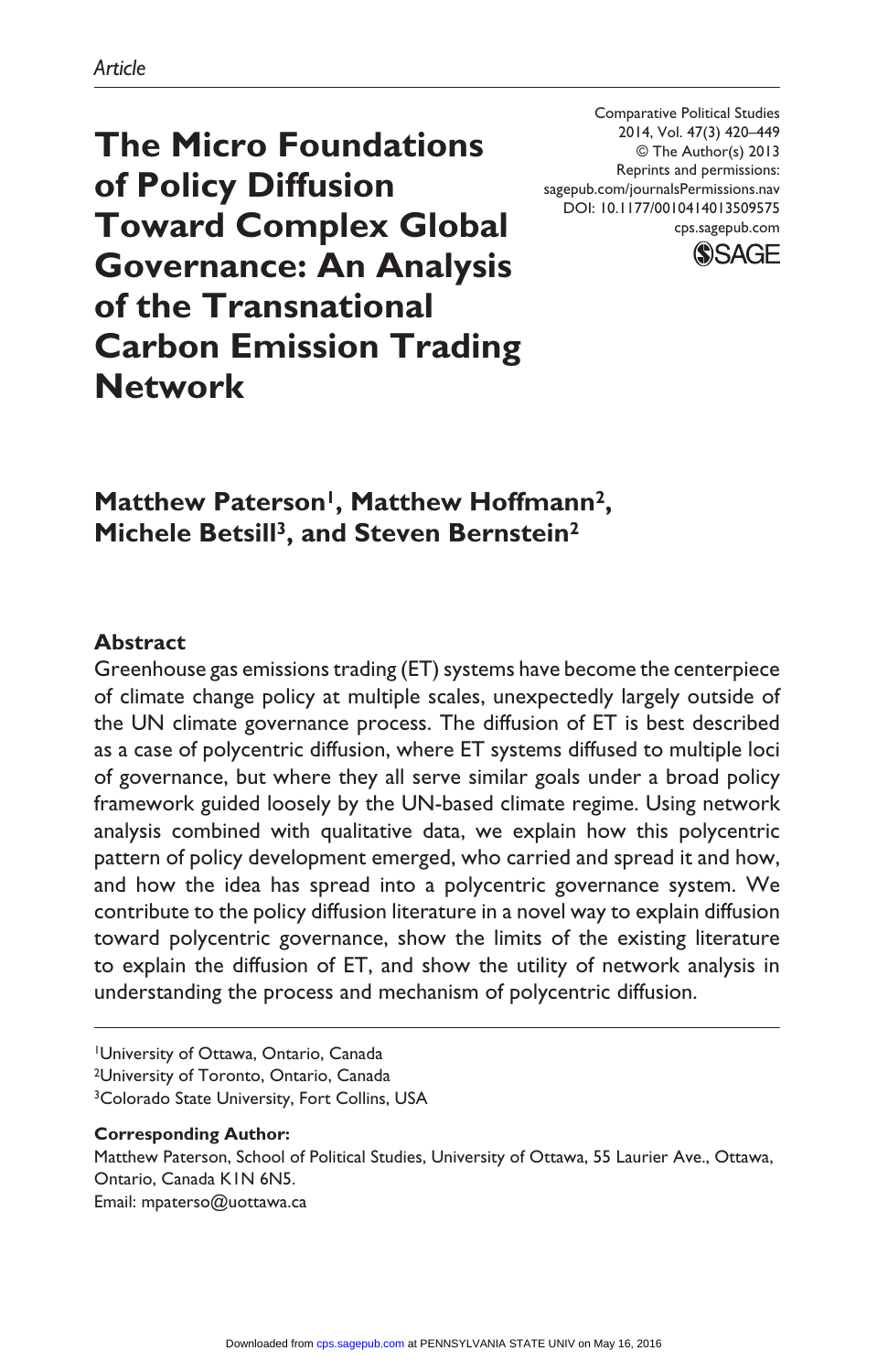#### **Keywords**

polycentric policy diffusion, emissions trading, climate change politics, transnational networks, network analysis

# **Introduction**

Greenhouse gas emissions trading (ET) systems have become the centerpiece of climate change policy at multiple scales. Examples include a supranational system in Europe, sub- and transregional systems in North America, emerging national systems in a variety of states including South Korea, Australia, and China, and intra- and interfirm systems in the private sector. This proliferation shows little sign of abatement despite the stillbirth of an international ET system under the 1997 Kyoto Protocol to the UN Framework Convention on Climate Change (UNFCCC) and setbacks such as the failure to launch a national system in the United States. Indeed, while negotiations under the UNFCCC—an international treaty with near universal membership that provides the overarching framework for international climate governance—remain slow and conflictual on many fronts, parties continue to collectively favor carbon markets generally and approved a "new market mechanism" in 2011.

The basic idea of emission trading—or "cap and trade"—is to set an upper limit on greenhouse gas emissions for some target population, distribute emissions permits among participants, and then allow participants to trade permits among themselves to meet their respective commitments. ET sits alongside similar mechanisms that produce carbon credits—or "offsets" that can be counted toward an emissions budget or target of an investing country, firm, or even individual. The best known such mechanism is the Clean Development Mechanism (CDM) of the Kyoto Protocol, which allows industrialized countries to invest in and receive credit for emissions reductions projects in developing countries. In ET and offset systems, the mechanism is most commonly justified as a way to achieve emissions reductions cost-effectively.

The ascendance of ET as a key tool for addressing climate change has been rapid since its inclusion in the 1997 Kyoto Protocol, however today ET remains largely outside of the multilateral treaty regime, with a few exceptions of linkages to Kyoto mechanisms by some national or regional systems. Parties agreed to include ET in the Protocol at the insistence of the United States and despite objections from the EU, many developing countries, and environmentalists (Andresen & Agrawala, 2002; Engels, 2006; Yamin, 1998). Yet, the envisioned global system embedded in the Kyoto Protocol never materialized, in part because the withdrawal of the United States from the Protocol in 2001 led to significant uncertainty about the future of the treaty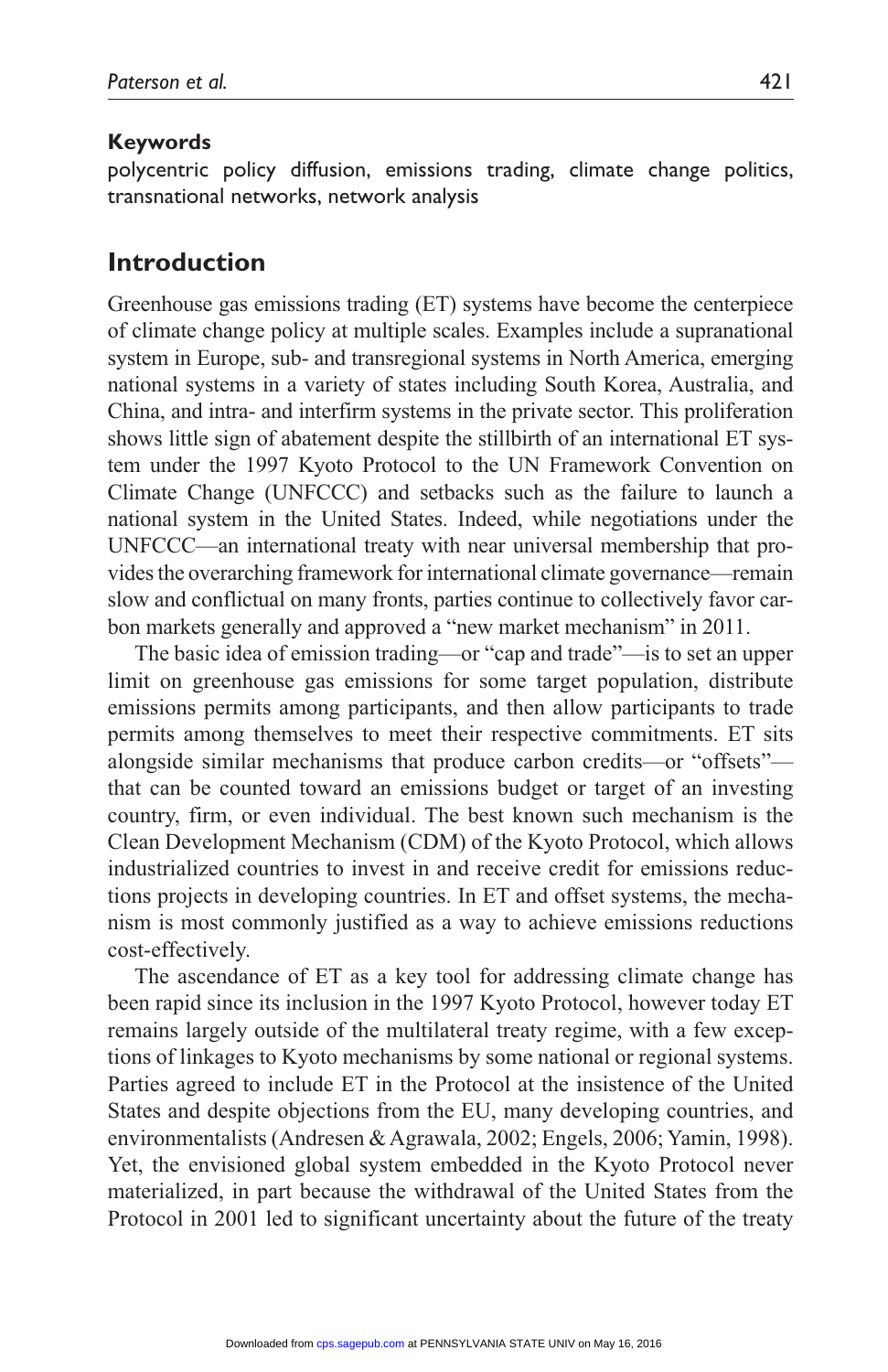| Subnational                                                                                                                                                                                                                                                                                                                                                      |                                                                                                                                                                                                                                                                                                         | National                                                                                                                                                                                                          | International                                                                              | Private                                                                          |
|------------------------------------------------------------------------------------------------------------------------------------------------------------------------------------------------------------------------------------------------------------------------------------------------------------------------------------------------------------------|---------------------------------------------------------------------------------------------------------------------------------------------------------------------------------------------------------------------------------------------------------------------------------------------------------|-------------------------------------------------------------------------------------------------------------------------------------------------------------------------------------------------------------------|--------------------------------------------------------------------------------------------|----------------------------------------------------------------------------------|
| <b>Australian States</b><br>and Territories<br>Beijing<br>California<br>Chongqing (China)<br>Florida<br>Guongdong<br>(China)<br>Hubei (China)<br><b>Illinois</b><br>Massachusetts<br>Midwestern<br>Governors<br>Association<br>(transnational)<br>New England<br>Governors/<br>Eastern<br>Canadian<br>Premiers<br>(transnational)<br>New Hampshire<br>New Jersey | New Mexico<br>New South Wales<br>Greenhouse Gas<br><b>Reduction Scheme</b><br>Ontario-Quebec<br>Oregon<br>Regional Greenhouse<br>Gas Initiative<br>(transnational)<br>Rio de Janeiro<br>Sao Paulo<br>Shanghai<br>Shenzen<br>Tianjin<br>Tokyo<br><b>Western Climate</b><br>Initiative<br>(transnational) | Australia<br>Brazil<br>Canada<br>Chile<br>China<br>Denmark<br>lapan<br>Kazakhstan<br>Mexico<br>South Korea<br>New Zealand<br>Norway<br>Switzerland<br>Turkey<br>Ukraine<br>United Kingdom<br><b>United States</b> | EU ETS<br>Kyoto Protocol<br><b>NAFTA</b><br>Commission for<br>Environmental<br>Cooperation | <b>British Petroleum</b><br>Chicago Climate<br>Exchange<br><b>PEMEX</b><br>Shell |

**Table 1.** The Cap and Trade Policy Domain (1996-2012)—Venues Where ET Has Been Proposed and/or Implemented.

*Source.* Betsill and Hoffmann (2011); the International Carbon Action Partnership interactive world map of ET systems, [http://icapcarbonaction.com/index.php?option=com\\_wrapper&view=wrapper&Itemid=147](http://icapcarbonaction.com/index.php?option=com_wrapper&view=wrapper&Itemid=147) (accessed December 18, 2012).

*Note.* ET = emissions trading; ETS = Emissions Trading Scheme; NAFTA = North American Free Trade Agreement; PEMEX = Petróleos Mexicanos

and the creation of a "global" market. At this same time, the broader institutional context of climate governance became unstable and fragmented (Abbott, 2012; Biermann, Pattberg, & Zelli, 2010; Keohane & Victor, 2011), multiple actors (e.g., firms, states, regions, subnational political units) came to see responding to climate change as within their authority, and adopted ET as a policy tool to achieve their own objectives (Table 1). Betsill and Hoffmann (2011) analyzed policy debates and market development in 33 policy venues between 1996 and 2008. While they found widespread acceptance of ET as an appropriate climate policy response, their analysis also reveals considerable diversity in how ET systems are organized and justified in different policy venues. Fragmentation in the ET policy domain has continued apace since 2008 with national systems now under consideration or scheduled for implementation in China, Brazil, Chile, Kazakhstan, Mexico, Turkey, Ukraine, and a number of cities and regions in China. An ET system is now operational in Australia after an early attempt failed.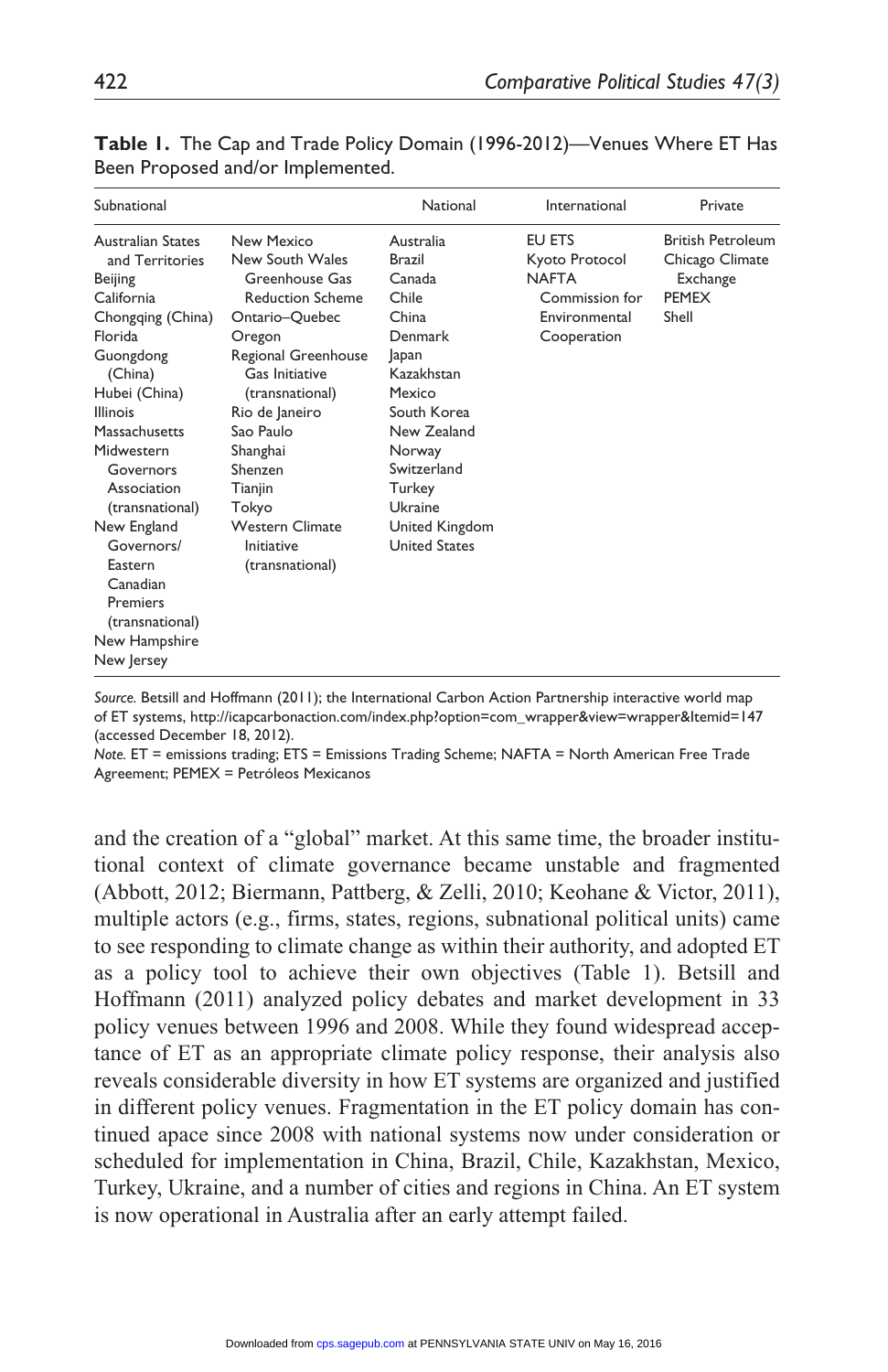In sum, ET systems reflect an emerging pattern in the governance of complex global problems. Global governance in issue areas ranging from finance and trade to food security and climate change, increasingly can be characterized as fragmented, where multiple loci of authority, sometimes linked, and often at multiple scales, comprise a governance system. Such governance arrangements go by various names in the scholarly literature, including polycentric (Ostrom, 2010a, 2010b), complex sovereignty (Grande & Pauly, 2005), and regime (and transnational regime) complexes (Abbott, 2012; Keohane & Victor, 2011; Raustiala & Victor, 2004). In this article, we use the term *polycentric* to describe the governance system in the ET policy domain to highlight that it involves multiple and relatively independent sites of decision making operating at different scales serving similar goals under a broad global policy framework guided loosely by the goals and norms of the UNFCCC.

Our objective is to explain how this polycentric pattern of ET policy development emerged over the last 20 years. We begin by arguing that existing models of international policy diffusion fail to capture the process of proliferation of ET policies regarding climate change, because they have focused almost exclusively on adoption and/or adaptation of policies in preexisting, and usually similar, political units (e.g., states or substate units in a federal system). Instead, polycentric diffusion requires a focus on the meso level, between specific venues (micro level) where a policy is adopted and the broad structural or normative logics (macro level) that bookend the range of explanations of many international diffusion studies. In the case of ET, the meso-level analysis requires an examination of the network of individuals and organizations that carried and promoted ideas about the appropriateness of ET as a climate policy response. We use social network analysis supplemented with interview and archival data to identify how policy ideas traveled between ET venues.

Our diffusion story is about how polycentric governance can be created by diffusion of transnational policy ideas that do not find immediate homes in already existing polities like nation-states. Contrary to standard ET diffusion stories of U.S. coercion (e.g., Damro & Luaces Méndez, 2003; Ovodenko & Keohane, 2012), which underestimate pre-Kyoto European interests and development of policy ideas around ET, our analysis reveals that this policy idea developed almost simultaneously in the United States and Europe, with very tenuous links between them and prior to actors in either jurisdiction adopting ET as an actual policy tool. The existence of these two distinct networks has shaped subsequent diffusion patterns in these regions. Second, we find that the network of ET proponents was almost entirely transnational as opposed to transgovernmental. This characterization held even as intergovernmental organizations (Organisation for Economic Co-operation and Development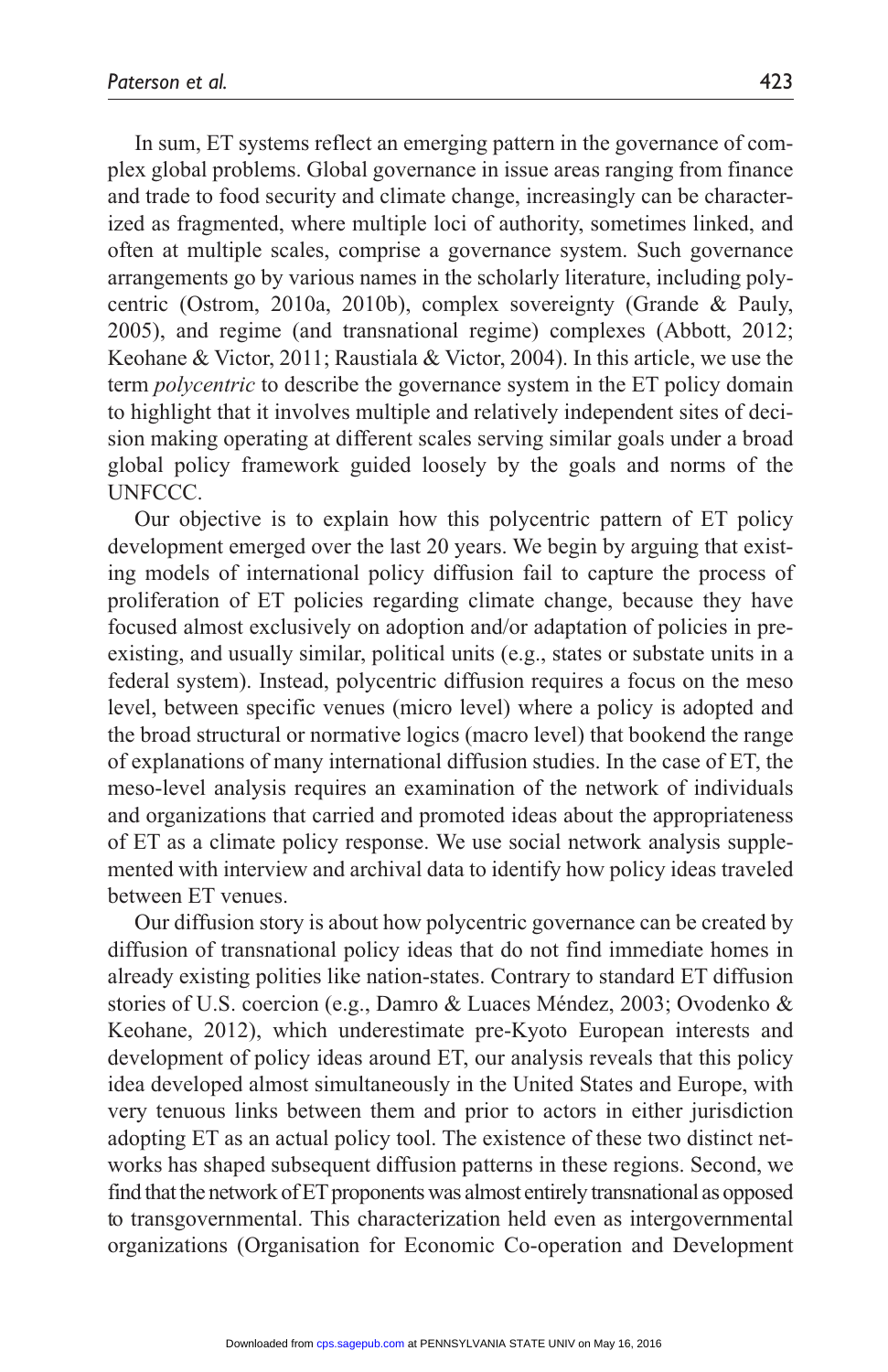[OECD], United Nations Conference on Trade and Development [UNCTAD], Intergovernmental Panel on Climate Change [IPCC]) facilitated communication and became meeting grounds for transnational networks.

We conclude with a discussion of the implications of our findings for ET and polycentric diffusion more broadly. We note that the network analysis alone cannot explain variation in ET design in different venues. A complete analysis of polycentric diffusion also must focus on what happens in particular jurisdictions once the idea is diffused, where local political and economic forces interact with the parts of the transnational network active in that particular jurisdiction to shape the form of the market.

# **Polycentric Policy Diffusion**

The international policy diffusion literature aims to explain how and why policies in one or a few political jurisdictions get emulated or reproduced in other similar units, or how an idea promoted internationally—say through a treaty or an international institution—becomes state policy (Cao, 2009, 2010; Finnemore, 1996; Finnemore & Sikkink, 1998; Füglister, 2011). It also focuses almost exclusively on government actors as sources and targets. It even treats "go-between" actors as important almost exclusively in the context of their relationships with government. With these preexisting political jurisdictions in mind, it then seeks to explain how or why they select similar policy instruments or institutional forms in different jurisdictions (e.g., Busch & Jörgens, 2005; Graham, Shipan, & Volden, 2012; Holzinger, Knill, & Sommerer, 2008; Meseguer & Gilardi, 2009; Ovodenko & Keohane, 2012; Simmons, Dobbins, & Garrett, 2008). Explanations generally fall into four categories: coercion (by powerful states), competition (e.g., for investment or other economic advantage), learning and emulation (e.g., based on policy effectiveness), and harmonization (e.g., with international law).<sup>1</sup> The dominant logic is thus functional (e.g., success/effectiveness breeds diffusion), or a logic of consequences, that is, a rational response to powerful countries or institutions to adopt similar policies in response to competitive or other demands of a policy environment.

The story in polycentric diffusion must start earlier—prior to its adoption by any political or private authority—and move forward to a more complex understanding of governance where the policy becomes manifest in a polycentric way. It also must pay more attention to transnational actors—those who may interact with governments, but who are not necessarily government actors themselves. While transnational networks such as epistemic communities of experts (Haas, 1992) are not completely ignored in diffusion studies, the more common focus is on transgovernmental networks (Slaughter, 2004). We argue that it is important to start from the network rather than the polities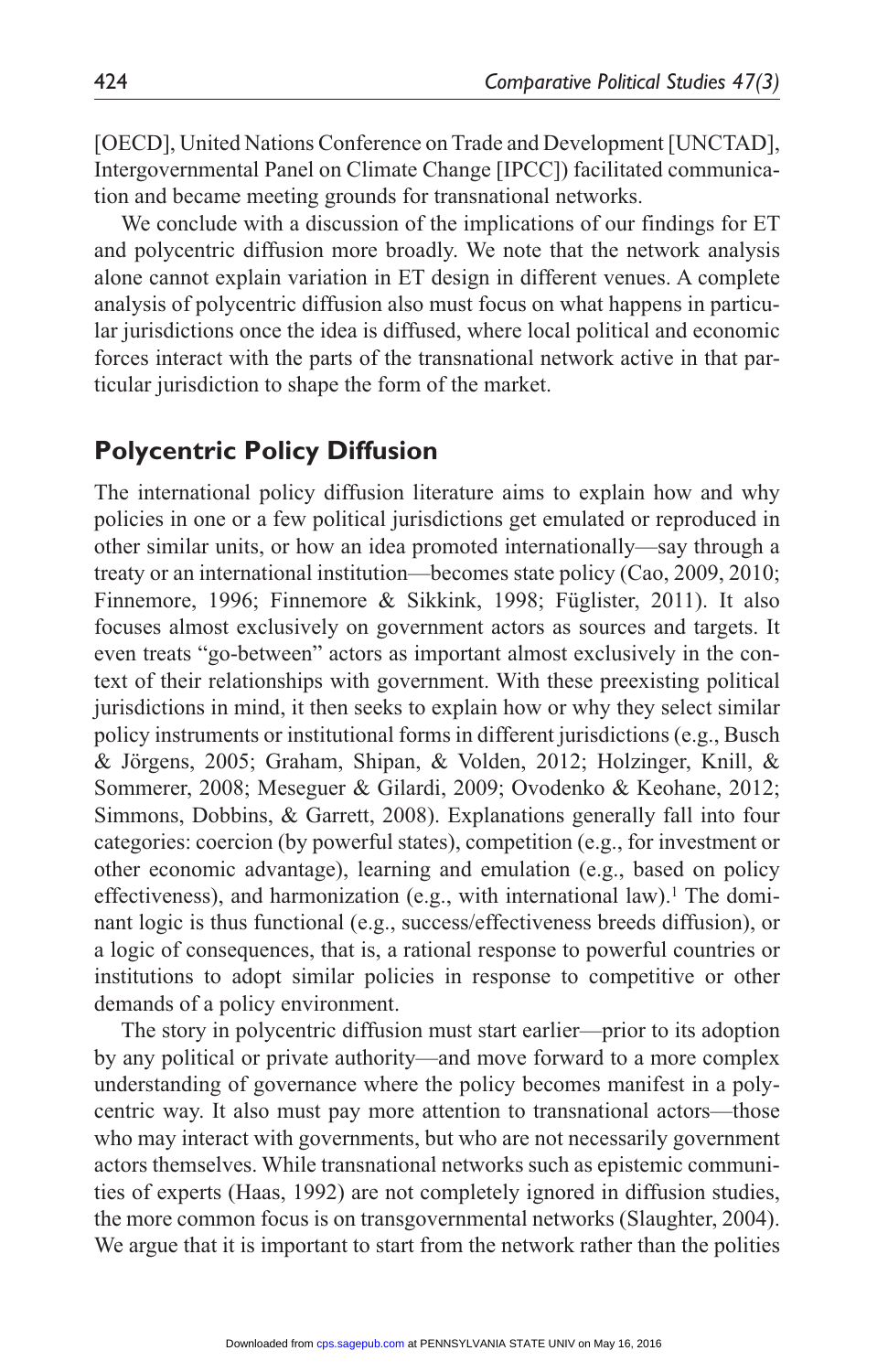under such circumstances, because it is an empirical—not a theoretical question where to look for the network in polycentric systems.

While some of the mechanisms identified in the traditional state-centric diffusion literature may also be at work in the ET diffusion story, we argue that an examination of the meso-level network of individuals and organizations who promoted and carried the policy idea better identifies the mechanisms through which policy ideas travel, become implemented in, and actually contribute to the creation of polycentric governance systems. In effect, our diffusion story is about how polycentric governance can be created by diffusion of transnational policy ideas that do not find immediate homes in already existing polities like nation-states.

The conventional starting points in the diffusion literature can lead to erroneous inferences on how ET systems actually spread. First, the state-centric focus misses the pattern in ET diffusion where existing authorities were often slow to take up the idea or actively resisted it, while at the same time new configurations of political authority adopted it. Examples include regionallevel systems, whether through preexisting political structures (the EU) or by creating new ones (e.g., Regional Greenhouse Gas Initiative (RGGI) in the northeastern United States) and private authorities. The story is thus not simply emulation, but simultaneous and differentiated policy adoption. This kind of pattern may be particularly likely under globalization and when addressing complex global problems, where policy ideas more easily travel quickly and experimentation occurs (e.g., Graham et al., 2012).

Second, the dominant story driven by the assumptions in the diffusion literature—about U.S. coercion or neoliberal hegemony—is incomplete. Contrary to the argument of Ovodenko and Keohane (2012), emission trading as a model of climate change governance did not diffuse from the U.S. domestic experience with the sulfur dioxide trading system to the European Emissions Trading Scheme (ETS). Rather, the policy idea developed almost simultaneously in both jurisdictions, with only very tenuous links between them, prior to actors in either jurisdiction adopting ET as an actual policy tool. While the architects of the EU ETS learned from existing trading systems, not only in the United States but elsewhere, the idea did not specifically come from the United States nor did the United States actively promote domestic emission trading as a policy instrument, at least not until *after* Kyoto had already been agreed. This pattern is not consistent with a typical horizontal or vertical diffusion story. Whereas clearly U.S. power—not least the threat of nonparticipation—influenced the adoption of Article 17 of the Kyoto Protocol that enabled international ET, coercion cannot account for the adoption of the EU ETS outside of Article 17. Thus, while evidence supports that view that the intergovernmental negotiating processes and U.S. insistence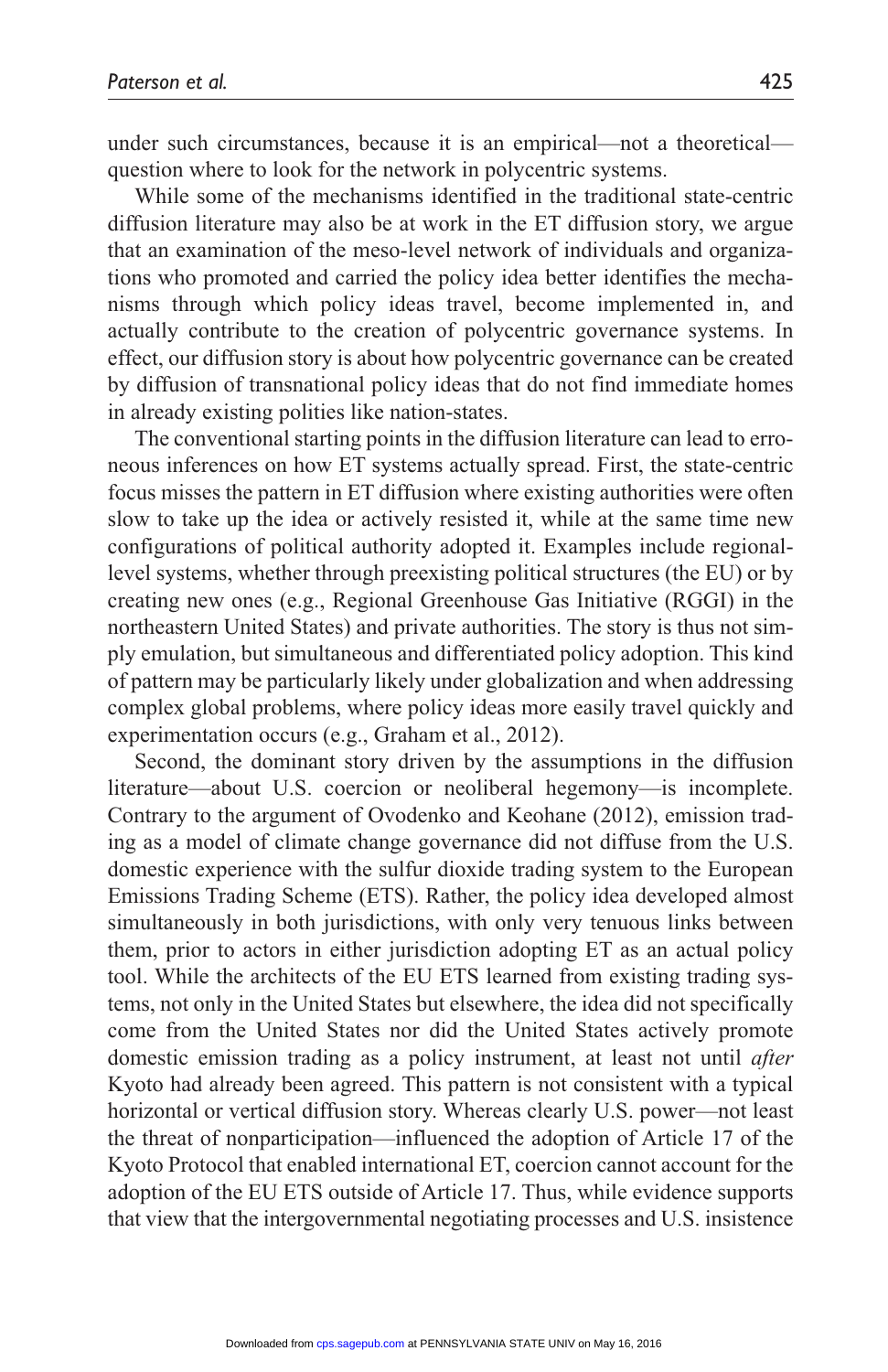on the inclusion of flexible mechanisms—including ET—within the Protocol prevailed over initial resistance by many European countries, that should not be conflated with an explanation for why the EU adopted an emission trading system internally. Indeed, U.S. withdrawal from Kyoto prior to the development of the ETS meant it lost interest in other jurisdictions adopting such a mechanism, and the United States had no model of carbon emission trading to offer because no U.S. jurisdiction had adopted such a system. Thus, intergovernmental coercion arguments fail to account for why Europe adopted an ETS or the model they developed. Rather the enabling environment of the Kyoto Protocol, a ready set of policy ideas in Europe, the failure of European carbon tax, and a political environment of support for national and regional action on climate change, among other possible factors internal to the EU, combined account for the adoption of the EU ETS (Skjærseth & Wettestad, 2008; Wettestad, 2005).

Third, the functional story about learning and emulation does not fit because most early adopters took on the policy as an experimental exercise rather than based on success in other jurisdictions (Betsill & Hoffmann, 2011). In some places, this happened because authorities wanted to gain experience for the global system (i.e., the United Kingdom, Norway, EU, etc.), while in other places because authorities anticipated that an integrated global or even national system would not be forthcoming (the RGGI of a number of U.S. Northeastern states, the Western Climate Initiative [WCI] that includes some U.S. states and Canadian provinces, the private Chicago Climate Exchange, EU of late). In both cases, implementing ET in multiple places has been a key mechanism in the development of the polycentric system.

Fourth, as discussed below, the network of ET proponents, especially at the early stages, was almost entirely transnational as opposed to transgovernmental. This characterization held even as intergovernmental organizations (OECD, UNCTAD, IPCC) facilitated communication and became meeting grounds for transnational networks. Even in the U.S. case where the network was closely linked to government officials from the beginning, their focus was almost exclusively domestic until much later, once the Kyoto negotiations were well underway. Moreover, as we show later empirically, most of the U.S.-based actors in the transnational network were not those involved in either the U.S. domestic process or the high-level diplomatic process in the run-up to Kyoto.

Our analysis is more consistent with constructivist accounts of policy diffusion which focus on changing ideas about the appropriateness of public policies often facilitated by elite expert networks (Simmons et al., 2008). The idea of ET for greenhouse gases was germinated among relatively small groups of economists, environmentalists, and policy makers in the late 1980s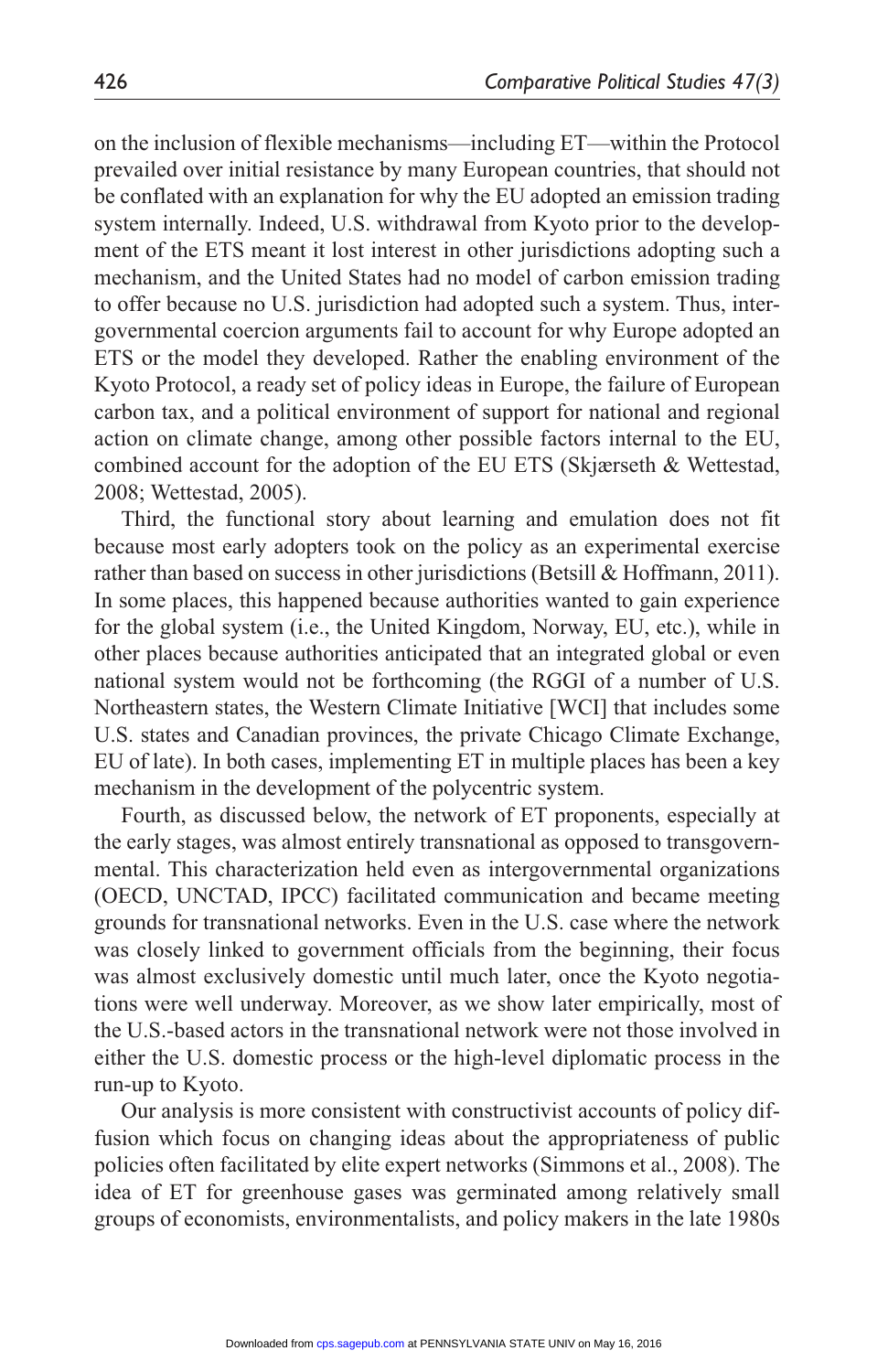and early 1990s and eventually grew to not only dominate the governance of climate change but also to proliferate in diverse ways over time, space, and political jurisdiction. The core ideas through which the "common sense" understandings of such market mechanisms as a means of responding to climate change—through notions of efficiency, flexibility, negotiability, and the possibility of north–south bargains in particular—were disseminated through this network. The embedding of this "common sense" can also be understood in relation to broader norms of "liberal environmentalism" (Bernstein, 2001), where market mechanisms became understood as consistent with broader political-economic norms from the 1980s onward, as well as connected to the way that financial actors saw direct economic benefits in ET (Newell & Paterson, 2010).

We remain open minded as to whether traditional diffusion mechanisms are now kicking in, in the wake of experiments in North America and Europe, as more and more national jurisdictions are experimenting with ET, or pledging to do so. However, until now, our analysis paints a much more organic picture where policy ideas percolated in different settings and then gained strength over time as they interacted with political environments in different jurisdictions or policy settings.

# **Method**

In contrast to many diffusion studies that infer the existence of a network, we empirically identify the nature and structure of the transnational ET network through social network analysis complemented by extensive interview and archival data on the evolution of the climate regime and carbon markets from the early 1990s to the present. We present a network mapping of the individuals and organizations involved in the various policy venues in which ET has been discussed or implemented in relation to climate change and produce a narrative that details crucial dynamics in the emergence and evolution of ET systems. Our meso-level analysis, which focuses on the interstices between specific ET venues and broader liberal or market discourses, can better identify mechanisms of learning than quantitative approaches that infer learning or socialization (e.g., Cao, 2009). While we do not dispute that interaction in international forums—in this case the UNFCCC or OECD—may facilitate such processes, our network analysis can capture channels of policy diffusion and also reduces the risk of overstating the role of international organizations and governmental actors if one were to look only at participation or membership in international organizations. The meso-level approach is especially useful for avoiding this risk in examining the early stages of the diffusion of a policy idea. Quantitative studies of this type, while very useful for examining large-scale diffusion to like units after the fact, are less well equipped to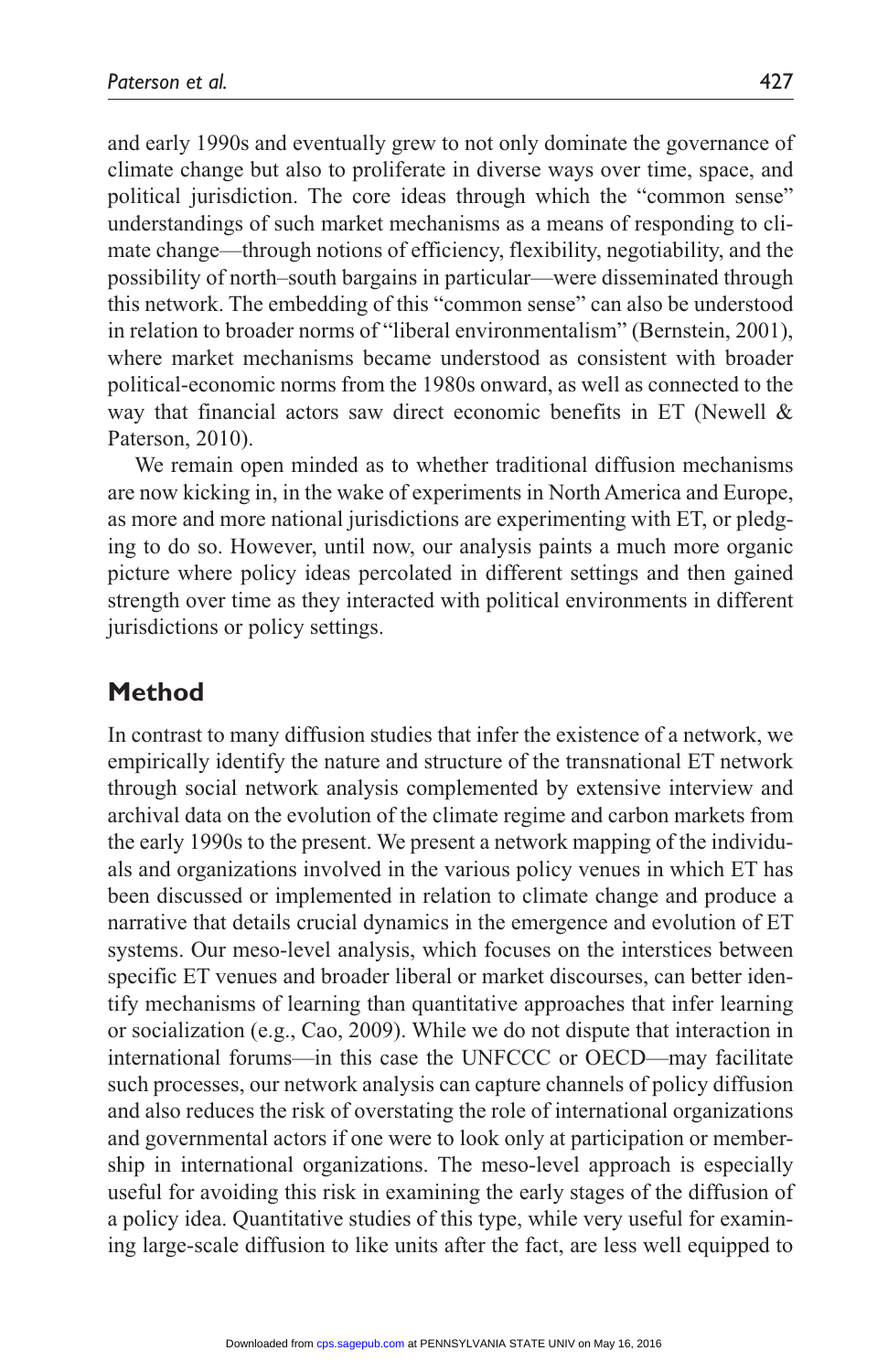identify mechanisms and processes of initial transfer of policy ideas or who carries them.

Social network analysis arose in Sociology (e.g., Boissevain & Mitchell, 1973; Coleman, 1958; Scott, 1991; Wasserman & Faust, 1997; Wellman, 1983) but has recently emerged as a crucial methodology in political science as well (e.g., Bach & Newman, 2010; Cao, 2009, 2010; Hafner-Burton, Kahler, & Montgomery, 2009; Hafner-Burton & Montgomery, 2006; Ward, Stovel, & Sacks, 2011). Put simply, a network is made up of nodes and edges. Nodes are the agents of interest (in our case we define the nodes as individuals or organizations working on carbon markets). The edges are the links or relations between the nodes (in our case, common participation in ET venues). The foundational assumption of this kind of relational analysis is that the "regular network patterns beneath the often complex surface of social systems" (Wellman, 1983, p. 157) are important for understanding and explaining social and political dynamics. Network analysis seeks to "describe these patterns and use their descriptions to learn how network structures constrain social behavior and social change" (Wellman, 1983, p. 157).

In contrast to network analyses that seek to explain the structure of networks themselves—examining why linkages among nodes develop in the ways that they do—our study uses network structure and characteristics to illuminate social and political outcomes. We present a descriptive mapping to identify the ET network structure and patterns from the last 25 years.2 We are interested in the relationships between individuals and organizations that participate in the discussions, design, and operationalization of ET in different policy venues so that we can understand how the general ideal of ET along with specific ideas about how to carry it out have spread over time and space. In addition, we employ some of the quantitative tools of networks analysis, namely, the centrality measure betweenness<sup>3</sup> to identify a set of particular actors that have been important links between clusters within the ET network.

For this analysis our goals are thus to observe the structure of the network underlying the development of ET systems, relate the observed network characteristics to the political dynamics of carbon markets observable in our qualitative data, and to identify key actors who have participated in the development of carbon markets *across venues*. The descriptive network analysis presented below can tell us a great deal about how ET networks have emerged and changed over time and provides a foundation for further quantitative networks analysis that would statistically analyze how "the pattern of ties in a network provides significant opportunities and constraints" (Wellman, 1983, p. 157) for the politics of carbon markets.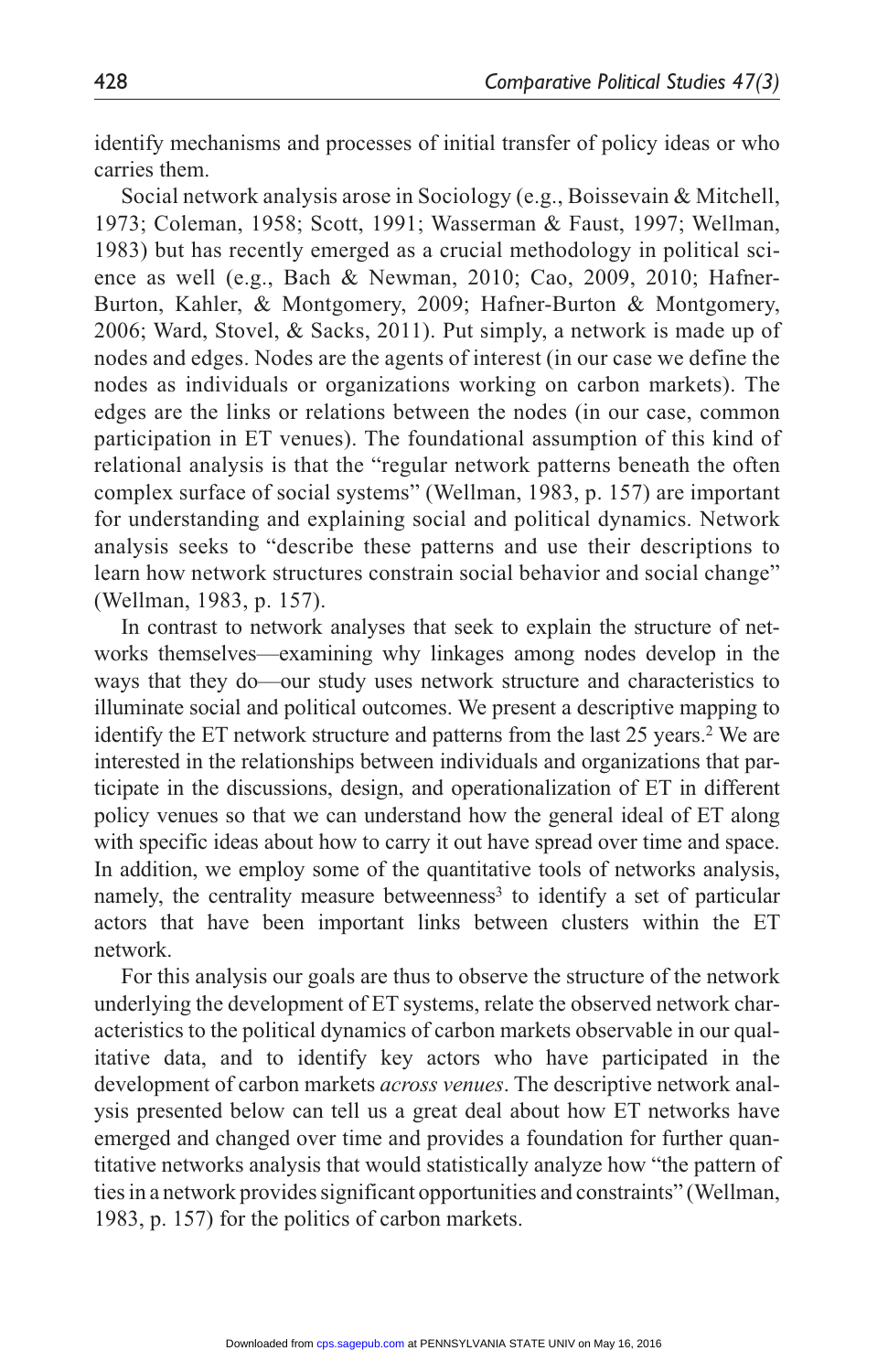In this article, we use individual- and organizational-level data from eight policy venues that have been involved in the development of ET. The definition of a venue varies somewhat over the time period covered in the database. We start with a "germination" period in the early days of climate governance where the idea of ET emerged. For this period, we identify three venues: Project 88 in the United States (a bipartisan sponsored expert-based initiative focused initially on developing the policy case for market mechanisms for U.S. domestic clean air policy), OECD/UNCTAD (both of which sponsored reports on emission trading), and the Annex I Expert Working Group (AIXG), the principal forum for discussing ET in the UNFCCC negotiations before Kyoto in 1997. The other venues are more straightforward—specific instances where ET is considered and designed. These include Kyoto/Marrakesh (UNFCCC negotiations in Marrakesh produced the 2001 Marrakesh Accords, in which parties finalized the rules of implementation for the 1997 Kyoto Protocol) and four venues that are or were operational—the United Kingdom, EU, RGGI, and WCI.4 Data collection consisted of examining reports of meetings and negotiations for ET venues to ascertain who participated in their design and operationalization. We recorded individual names and organizational affiliations (Non-governmental Organization [NGO], corporate, Intergovernmental Organization [IGO], various levels of government), noting the date(s) and nature of participation (e.g., as observer, stakeholder comment, negotiator, etc.) in ET discussions.<sup>5</sup> We identified 1,889 individuals and 744 unique organizations who participated in one or more of the policy venues.6 For the network with individuals as nodes, only the 115 people who participated in more than one venue were included.7

The network images presented below resulted from a series of methodological choices that need some mention. First, we defined the network by treating individuals or organizations as nodes and common participation in a venue as the link (edge) between nodes.8 If John Smith and Mary Jones participated jointly in RGGI discussions, they are linked by a tie. The edges are presented as value-free (i.e., no difference between a link that represents common participation in a single venue and a link representing 10 venues participated in common). In some cases, we censored or truncated links by degree (i.e., only links representing a specified number of venues in common are displayed). Finally, in a number of the graphs below, node size is a function of the betweenness score—a measure of centrality that captures how important a node (individual or organization) is to the connectivity of the network.9 We conducted interviews with some of the key individuals who appeared in the network images to validate our findings and gain further understanding of the meaning of network connections.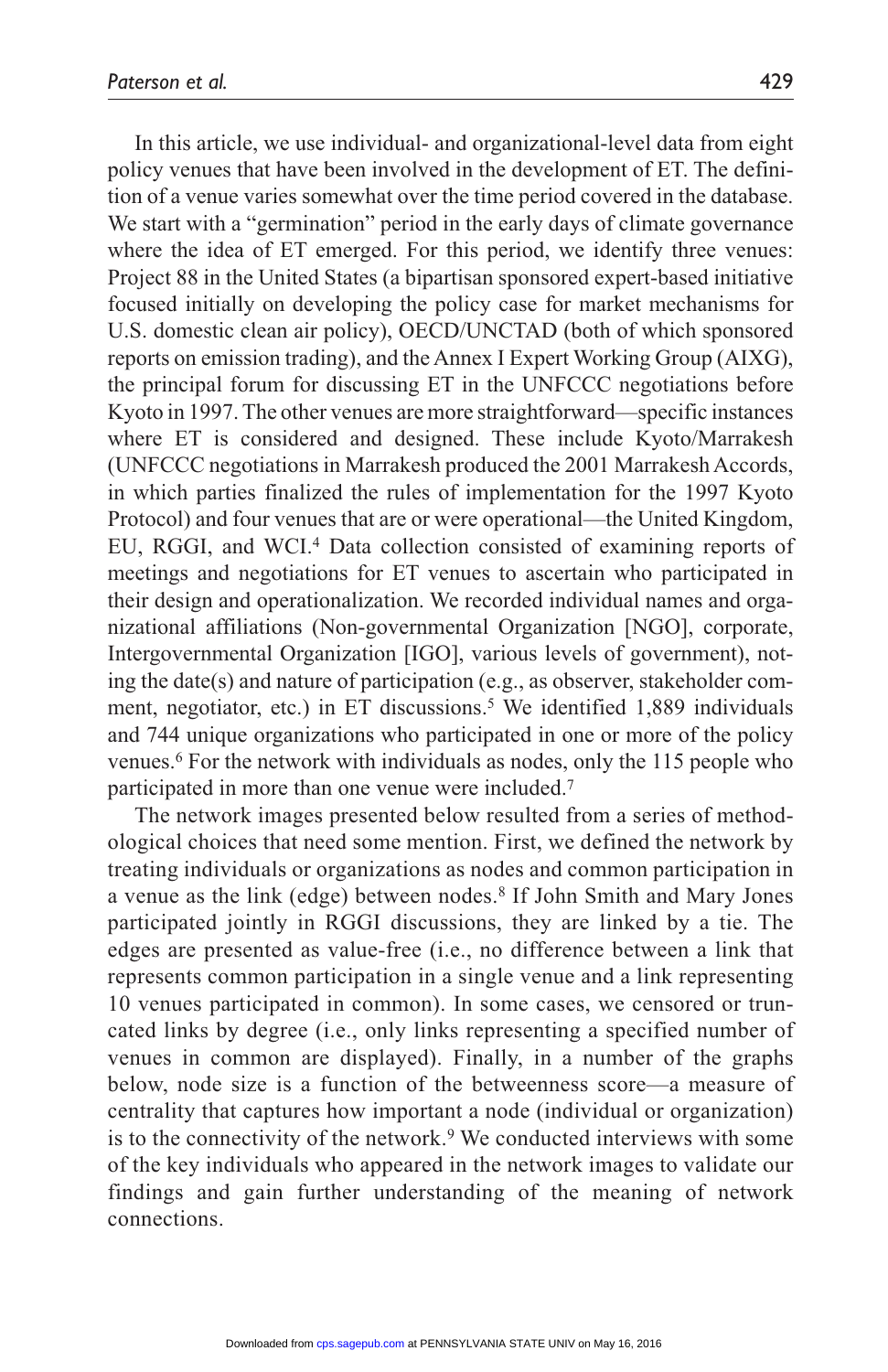# **Discerning Diffusion via Transnational Networks**

As we argue above, dominant approaches to diffusion, have difficulties in explaining instances of polycentric diffusion. They do not specify the mechanism of diffusion in a satisfactory way and thus are subject to misspecification of the diffusion process *and* the resulting impact of the policy tool or idea that is being diffused. Understanding *how* diffusion has proceeded is necessary for grasping important aspects of adoption/adaptation of ET in particular places as well as the general politics and place of ET in climate governance. Our network maps of the participants in the development of ET systems uncover ways in which the actors that drive and organize these schemes interact in an emergent polycentric governance system. When combined with qualitative data, they demonstrate that ET ideas spread in a way not anticipated by traditional diffusion studies.

Three aspects of this diffusion are particularly salient. First, a pseudoepistemic community dedicated to ET for climate change emerged in the late 1980s and early 1990s that provided intellectual foundations for a global ET system. However, from the beginning diffusion of these ideas took two paths—one North American and one European—thus defying conventional wisdom about the externalization of U.S. experience with ET for sulfur dioxide. In addition, the network that developed supporting ET was substantially transnational, not transgovernmental.

Second, the diffusion of ET both (re)constituted and flowed through an emerging polycentric governance structure. ET was never designed holistically for climate change. On the contrary, some venues picked up and began to work with ET in anticipation of a larger system, gaining experience and shaping what ET applied to climate change would look like. These actions contributed to the fragmenting of climate governance, increasing the number of authoritative actors that saw themselves as governing climate change (Hoffmann, 2011). After 2001 when it became clear that a global ET system would not materialize, the fragmentation of ET and climate governance accelerated as different venues engaged with ET for a variety of reasons. The fragmentation and clustering of the ET network discussed below demonstrates this very dynamic.

Finally, the growing diffusion of ET in this post 2001 period was again largely a transnational phenomenon, shaped by the two paths that developed in the early days of ET discussions. While the network diagrams show a dearth of connections between the early epistemic community and the later operational venues, the distinct European and North American pathways are still evident.

Discerning these diffusion dynamics is consequential not just for accuracy's sake but also for understanding the politics and impact of the polycentric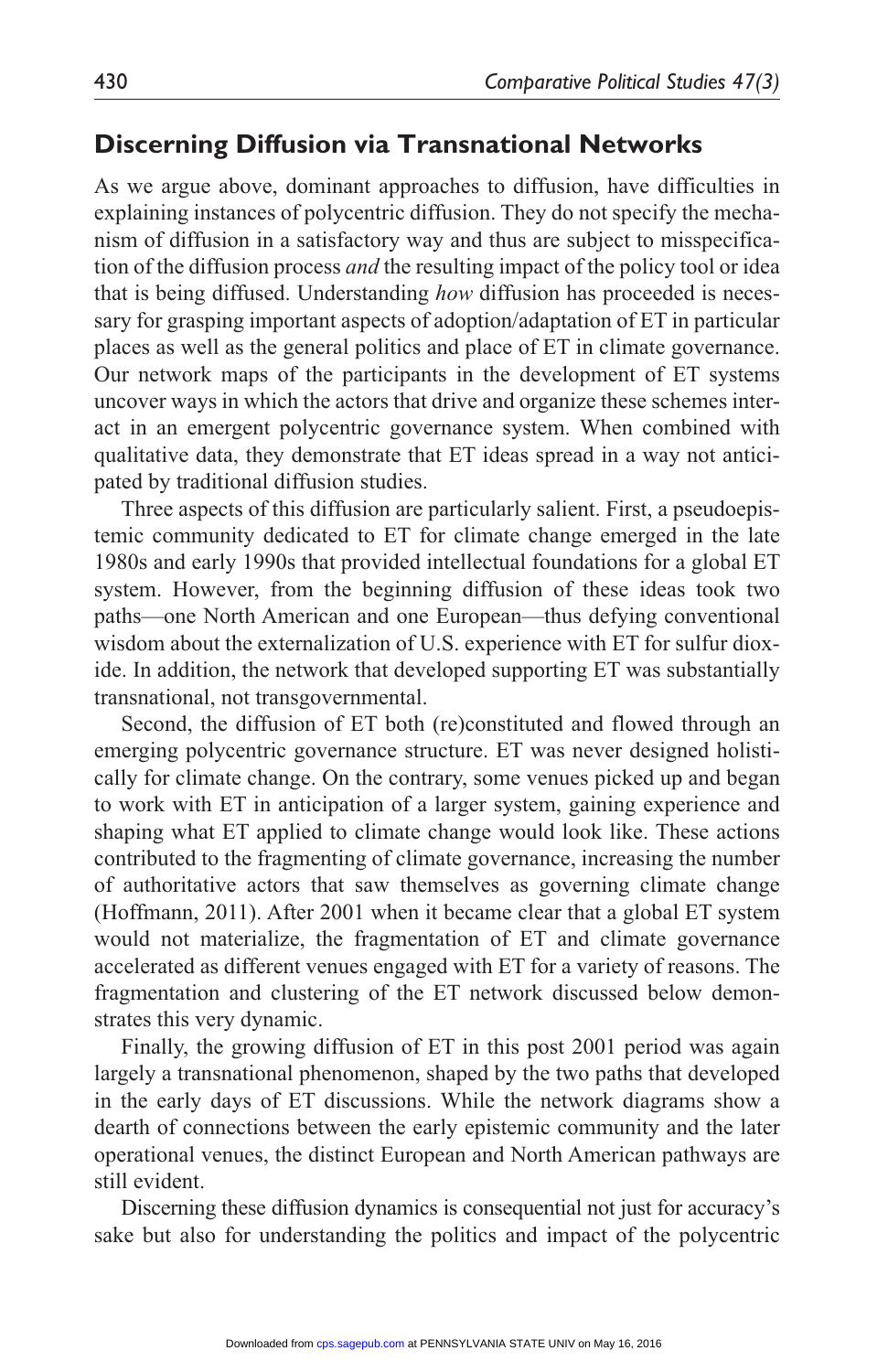

**Figure 1.** Early venues and the Kyoto-Marrakesh process. The U.S. cluster: Project 88 and beyond.

diffusion of ET. Two implications that deserve further study flow from our analysis of polycentric diffusion mechanisms. First, local, venue-level politics are key to understanding variation in ET systems precisely because of how ET diffused. If ET diffused through emulation of a single idea or through the coercive power of the United States, venue-level politics would not have the pride of place that they do. They would also not reflect the European/ North American split evident in venue design. Second, that specific venues developed as distinct centers of authority matters for how political actors pursue the goal of a global carbon market and if/how it can be achieved. The polycentric diffusion that occurred sets the conditions for linkage and scaling up in ways that need to be better understood.

# *Two Roads to ET*

To examine the emergence of ET in the climate change arena, we first created a network map of the two expert venues (Project 88 and OECD/UNCTAD) along with the venues that considered the place of ET in the UN negotiations (AIXG and Marrakesh). What is immediately apparent is that the early pseudoepistemic community is bifurcated into two distinct clusters with relatively loose connections. One cluster emerged in the United States organized around the Project 88 initiative and another in Europe, organized in particular by UNCTAD and the OECD (Figure 1). In Figure 1 the square nodes represent these early venues, the circles are individuals who participated in these discussions (only those individuals who also participated in another venue are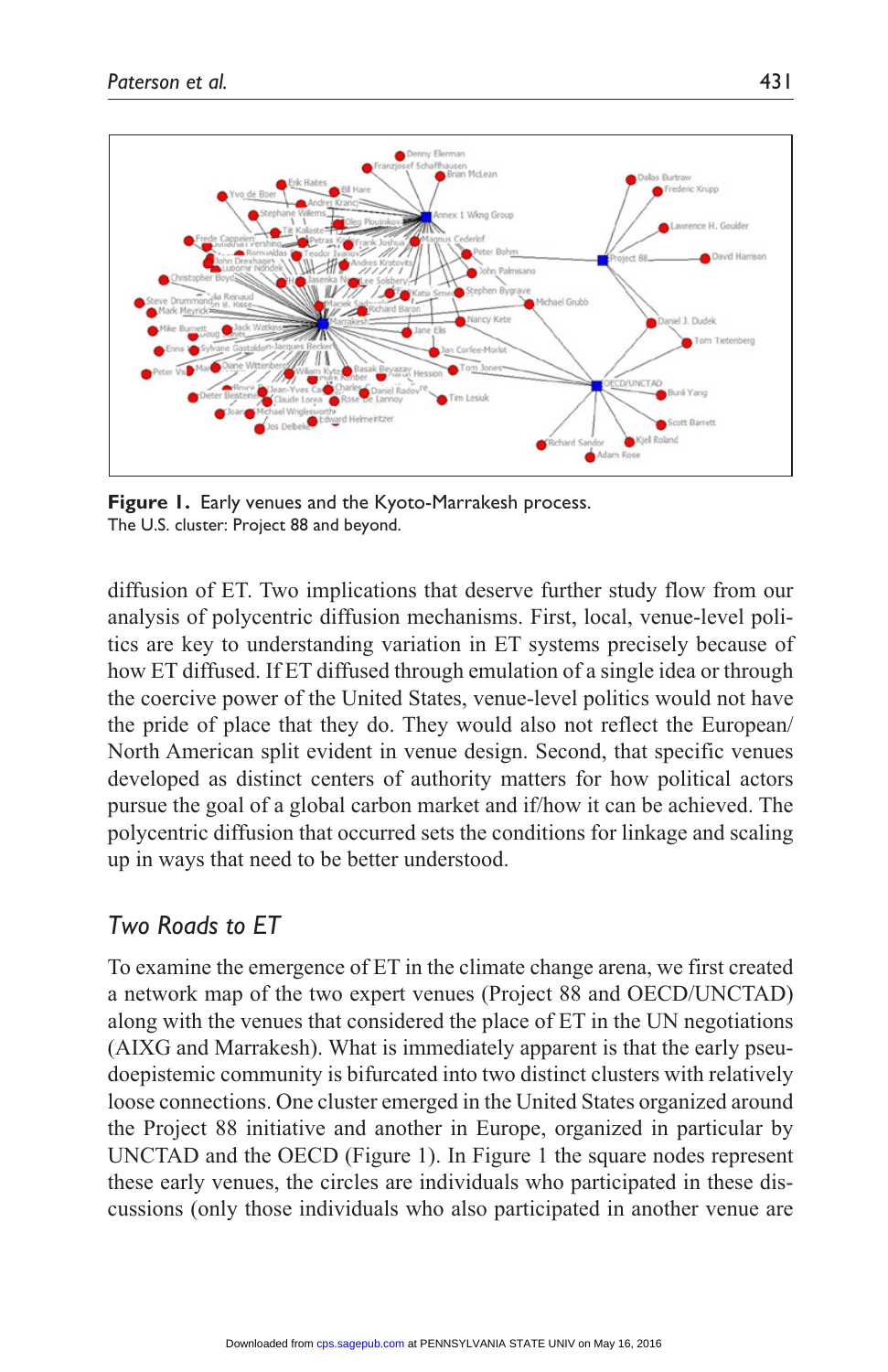included). This illustrates the separation between the two sites in which ET discourse emerged in climate change debates. Only two individuals (Tom Tietenberg, an academic economist, and Dan Dudek, the senior person at U.S.-based Environmental Defense Fund, which strongly promoted ET in this period) participated commonly in Project 88 and in the OECD/UNCTAD reports. Notably, both are nonstate actors. Furthermore, Project 88 has fewer connections to the UN venues (AIXG and Marrakesh) than does the Europeanoriented OECD/UNCTAD. Given that these two network clusters are the principal sites for early discussions of ET for climate change, we unpack the character of the discourse at each site and how it emerged as this is an important context for understanding the observed variation in ET systems.

The network cluster that emerged in the United States was organized around "Project 88," a network of economists (e.g., Tom Tietenberg, Robert Hahn, and Robert Stavins, who was the project director) and policy makers (particularly Senators Timothy Wirth (D) and John Heinz (R)) advancing arguments for market-based mechanisms in environmental policy. Project 88's work led directly to an ET system created by the revisions to the Clean Air Act of 1990 to address sulfur dioxide emissions. Project 88 (1988) was also the first to suggest the possible use of ET to address climate change. In a second report, *Project 88—Round II* (1991), international ET to combat climate change plays an even more central role.10 By this time, as shown below, the ET network had grown significantly.

Project 88 was particularly important in creating a strong preference within U.S. policy-making circles for ET domestically and internationally. Its members also had some influence abroad. Stavins, for example, notes being at a number of meetings in the early 1990s where his views on emission trading were solicited, including briefing the Canadian federal cabinet, at the OECD and in briefings in the lead-up to the 1990 Houston G-7 conference.11 Stavins also connected with the networks in OECD, principally by sending them files, reports, and data.12

*An emerging European cluster: The OECD and UNCTAD.* While this fairly tightly knit U.S. cluster was the first to mention the possible use of ET in relation to climate change, the idea started to gain broader international currency during 1989 as a number of others, mostly from other English-speaking industrialized countries, took the idea and ran with it. As Figure 1 shows, they were at best only loosely connected to Project 88 participants. Between 1989 and 1992, a distinct European network cluster can be identified.

A key report published in December 1989 by Michael Grubb of the Royal Institute of International Affairs in London, titled "The Greenhouse Effect: Negotiating Targets," proposed an international system of "tradable permits"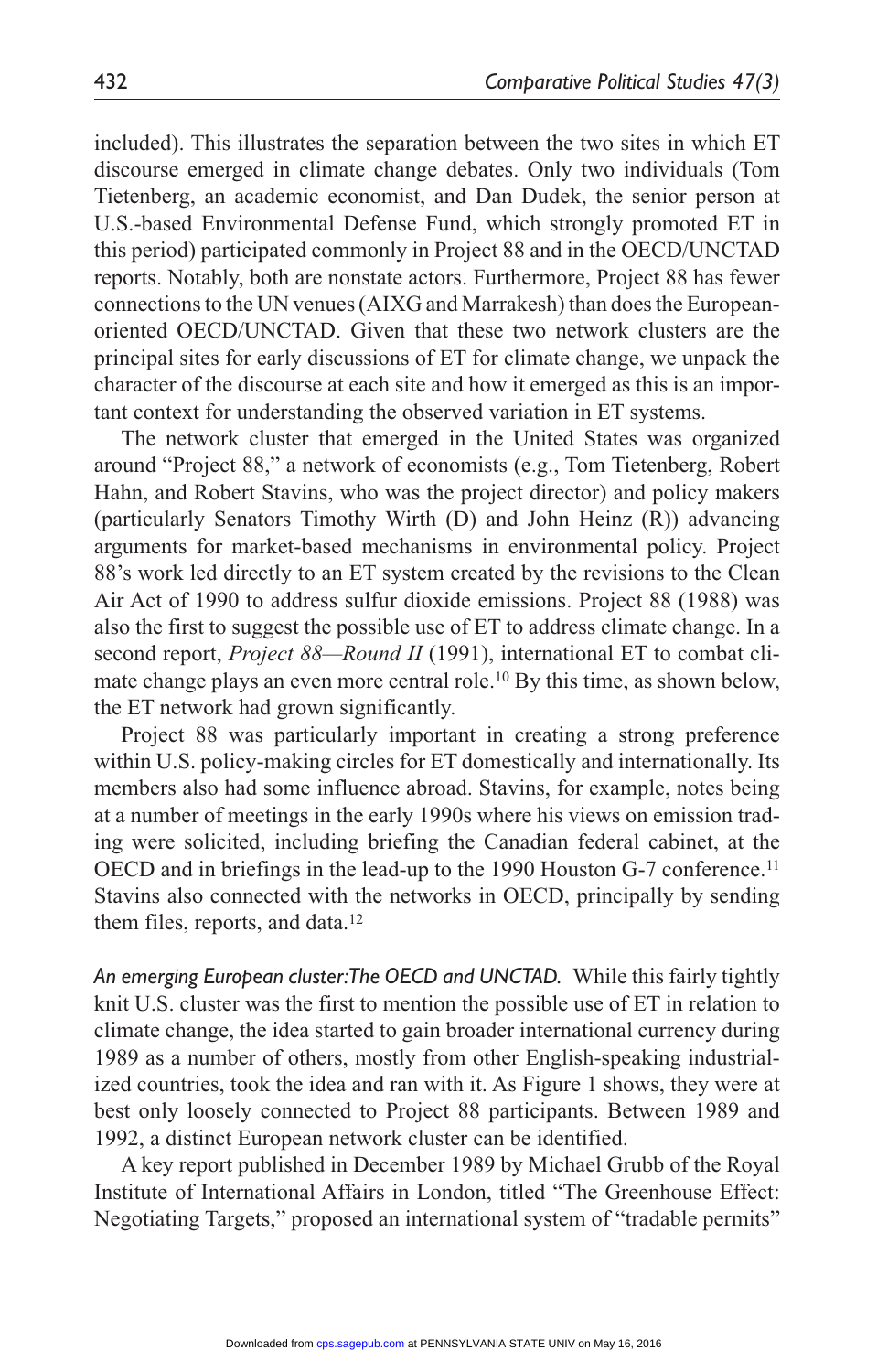and gained wide circulation (Grubb, 1989). Like the Project 88 proposal for international ET, it outlined in considerable detail why, in Grubb's view, it would be preferable to pursue an international agreement based on ET than on other designs being put forward. However, direct connections to Project 88 are tenuous at best: Project 88 documents do not figure in the citations and the acknowledgments are mostly to U.K.-based policy makers, economists, and scientists. Grubb does acknowledge the "Harvard Negotiation Roundtable," which may have included Stavins who was then at Harvard, but this is not clear.13 He does cite another existing report by U.S. authors who seem unconnected to Project 88 (Swisher & Masters, 1989) as well as a background paper for the first IPCC report that discussed, but did not advocate, ET (Bertram, Stephens, & Wallace, 1989; Tilley & Gilbert, 1990).

This analysis of the texts at the time as well as interview data supports our finding in the network analysis that the emerging European network cluster was relatively detached from the existing U.S. network cluster. Importantly, the discourse adopted by each differed significantly. For Grubb and the people he worked with, the classical efficiency and pro-markets argument that dominated U.S. debates were less important than the more practical question of how best to get an international agreement given the various huge structural problems (the inertia of energy systems, global inequalities, uncertainties about emissions trends in particular countries).<sup>14</sup>

This European network developed over the next 2 years to a considerable extent because of the policy entrepreneur work of Frank Joshua at UNCTAD. Joshua brought together the group of people who had started publishing on ET in relation to climate change (notably Grubb and Tietenberg but also Scott Barrett, Kjell Roland, and Richard Sandor from the Chicago Board of Trade). Also important in developing this network was interest by the OECD, which organized a workshop on "Tradeable Permits to Reduce greenhouse gas emissions" in June 1991.15 For UNCTAD and the OECD, the 1992 United National Conference on Environment and Development (or "Earth Summit") was a clear impetus; their publications were timed to come out shortly before that conference and contribute to its deliberations. For the OECD in particular, this work clearly also fit within its general interest in the use of economic instruments in environmental policy, encapsulated by Bernstein (2001) as the shift to liberal environmentalism.

# *Emergent Fragmentation*

In the period following the adoption (1992) and entry into force (1994) of the UNFCCC, the European network cluster became organized more explicitly through the OECD, and became the core of the expert network leading up to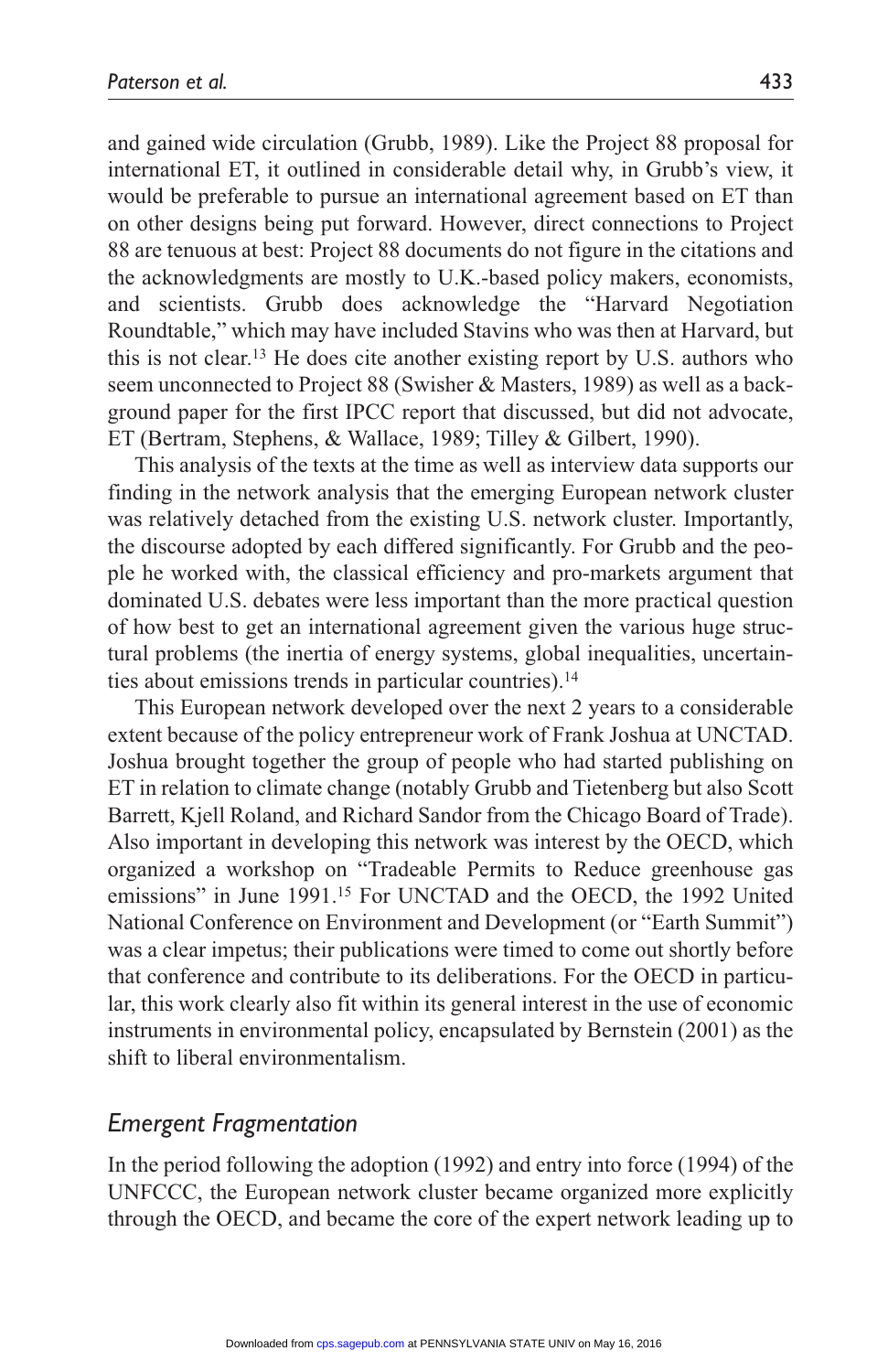the 1997 Kyoto Protocol. In the context of international negotiations, ideas about ET were discussed during the mid-1990s primarily through the AIXG, a group coordinated by the OECD and formed during 1994-1995 as a forum for industrialized countries and countries with economies in transition (Annex I Parties under the UNFCCC) to discuss informally design issues regarding revisions or protocols to the UNFCCC. The OECD aimed explicitly to have a depoliticized debate around the various technical issues involved in the negotiations—measurement and monitoring of emissions, national communications, and design of a protocol or other instrument.16

During the run-up to Kyoto, the AIXG became the key site where a technical consensus for ET emerged. Doug Russell, lead negotiator for the Canadian government, chaired the AIXG for most of that period. Despite this diplomatic context, which makes it appear as a conduit for U.S.-led pressure within the negotiations, at the level of the expert network, the most significant direct continuities to the earlier policy discussions are to the European network cluster rather than the American one. Russell, for example, plays no role in other venues (although he did in Canadian domestic discussions which do not figure in our analysis here).17 Figure 1 shows this pattern clearly—with four links (Grubb, Kete, Corfee-Morlot, Jones) from the OECD/UNCTAD cluster and only Bohm from Project 88. Bohm was an economist from Stockholm University, not apparently a central actor in Project 88 according to our interviews. None of the key U.S. economists promoting ET in Project 88 or the U.S. acid rain program appear to have participated in the AIXG or Marrakesh. Their influence flowed solely through the U.S. administration and its diplomatic pressure rather than via the transnational expert network.

As is well known, in the diplomatic negotiations, the United States was the principal actor pushing the idea to link binding targets to market mechanisms. This position started to unfold in 1996, as indicated by Tim Wirth's (U.S. Under-Secretary of State for Global Affairs) speech to the second Conference of the Parties in July 1996, where he proposed the adoption of "activities implemented jointly and trading mechanisms" (Wirth, 1996) as elements in what would become the Kyoto Protocol.<sup>18</sup> But this proposal ultimately bore fruit because of the foundational work that had been conducted by the early network clusters, particularly the OECD/UNCTAD cluster whose members were directly participating in the AIXG. These individuals and organizations were already receptive to the idea of using ET in the global response to climate change and were able to capitalize on the political opening provided by the United States to move forward. Other published interview data and accounts from EU Commission officials at the time generally confirm our network analysis findings. For example, Peter Zapfel, who shows up in our network analysis post 1998 after joining the Directorate General Environment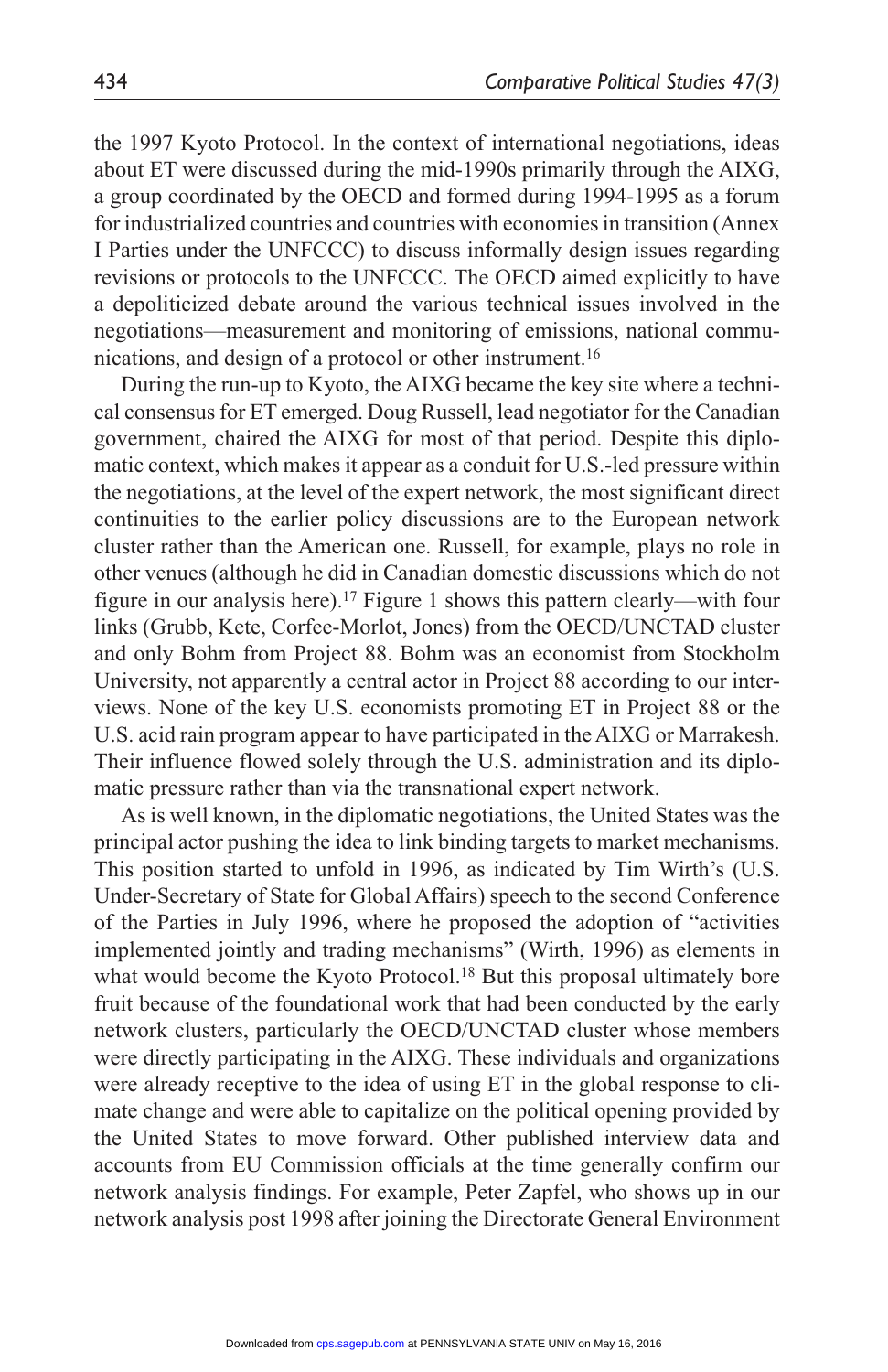within the European Commission, writes that U.S. officials did almost nothing to promote ET among its strategic partners prior to 1997 outside of the international negotiations. Following Kyoto, after Europe had already agreed to the idea,

The US was eager to make up for the strategic mistake [of failing to promote ET] . . . This was a critical oversight which nearly resulted in a failure of the 3rd Conference of the Parties. Immediately after the Kyoto conference US actors with an interest, but also real-life experience, in emissions trading (EPA staff, the environmental pressure group Environmental Defense, the think tank Center for Clean Air Policy, researchers at the Massachusetts Institute of Technology and other academics etc.) invested a lot of time and resources in participating in the European debate. (Zapfel & Vainio, 2002, p. 7)

While the Environmental Protection Agency (EPA) became involved, according to Zapfel and Vainio (2002), mainly transnational actors—academics, NGOs, think tanks—provided the link with the already existing network within Europe and the OECD. Interestingly, Wettestad (2005) identifies Zapfel himself, who joined the commission in January 1998 and who had studied ET in the United States, as a key proponent, but one of many within the Commission who had responded to legal advisors and working groups who pushed the idea within the Commission as the best way to exert control over climate policy.

In this regard, it is notable that European resistance to the inclusion of ET in the Kyoto Protocol stemmed not from opposition to the idea of ET itself, which had strong support from industry who had opposed an EU carbon tax prior to 1997. Rather, European governments worried international ET within Kyoto specifically would favor the United States if it tried to achieve quantified targets by relying heavily on purchasing international credits rather than through domestic action. Thus, whatever coercion occurred intergovernmentally applied to the dead-letter international ET system under Kyoto, not the adoption of regional or national ET systems that arose in the wake of failure of an international system. If anything, U.S. withdrawal from Kyoto and indifference provided a political impetus for the European ETS because it mitigated competitive concerns and provided an opening for European leadership (Wettestad, 2005).

A brief period of heavy U.S.–European interaction 1998-2000 did follow Kyoto's signing, again mostly through transnational pathways including Environmental Defense's intense and successful effort to promote an ET pilot for British Petroleum (BP) launched in 1998, but the policy quickly became heavily Europeanized as it became clear the U.S. administration would not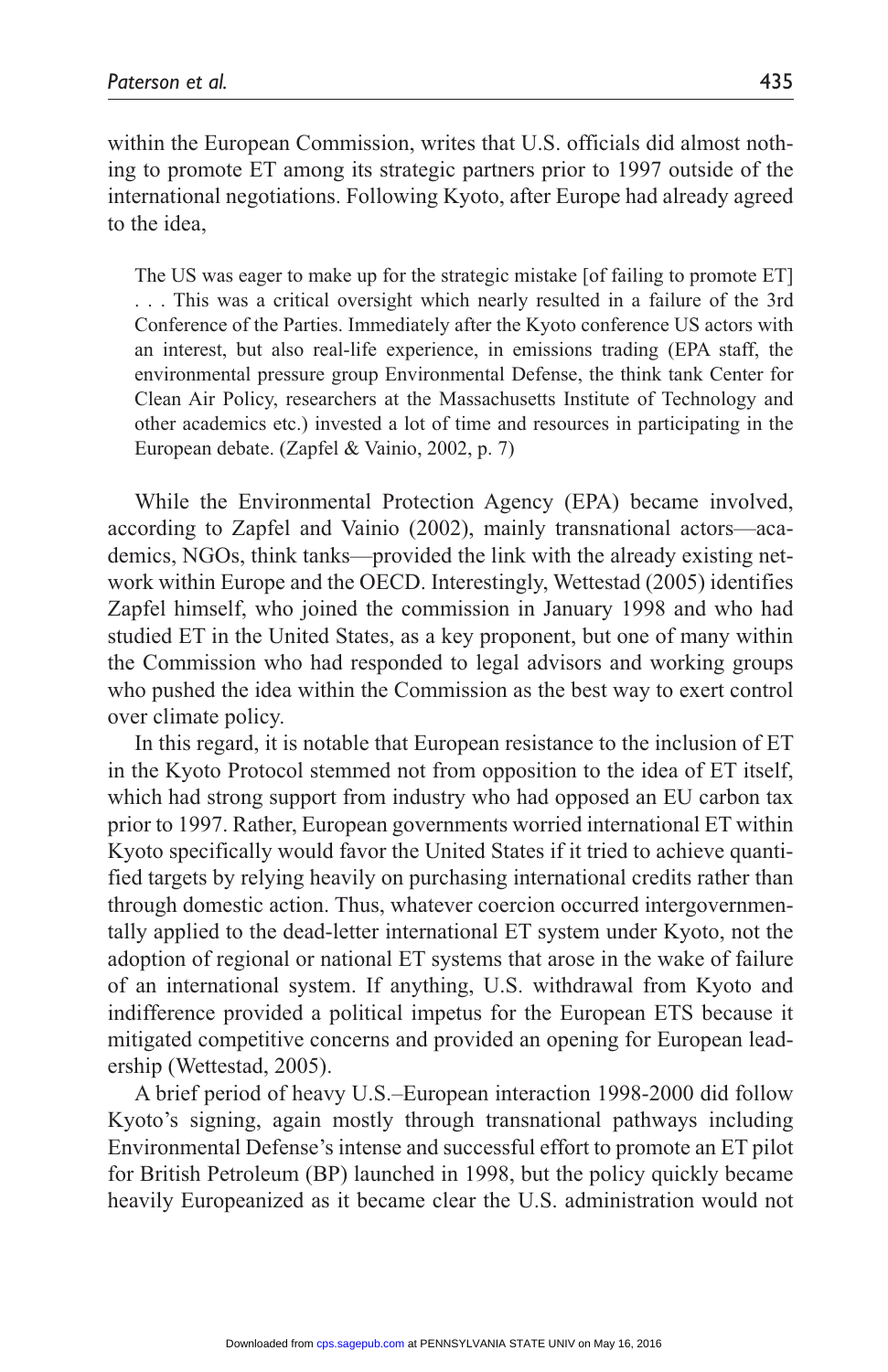

**Figure 2.** Early and operational venues—Degree 1 network.

launch a national ET system and the "different institutional, cultural, legal, and administrative nature of EU Member States diminished the value of the contributions by US experts" (Zapfel & Vainio, 2002, p. 9). Instead, the BP pilot and national experiments in Europe provided more important demonstration effects for stakeholders and lessons learned that influenced the development of the EU ETS (Zapfel & Vainio, 2002).

The 2001 Marrakesh Accords represent a crucial juncture in the development of ET as a climate governance tool, precisely because it set out the mandate to develop a global ET system to help the international community reach its Kyoto targets. Marrakesh thus appears as a key bridge between the early germination period and the operationalization of ET in different policy venues. Of course, a global trading system did not come to fruition as originally envisioned, but the precedent set in 2001 opened political space for the development of ET in other, smaller jurisdictions (Betsill & Hoffmann, 2011). The Marrakesh catalyst motivated action in venues dedicated to Kyoto targets (EU ETS) and those designed independently of the Kyoto Process (RGGI, WCI). It is at this juncture that we begin to see how the development of ET contributed to and reflected the increasing fragmentation of global climate governance.

Figure 2, where links between nodes represent common participation in one or more venues, shows that the continued relative separation between the U.S. and European network clusters continued once ET moved to the operational phase. The early networks already discussed appear in the bottom right of the picture (Project 88 and UNCTAD/OECD) and in the dense cluster in the middle (AIXG).19 The two clusters in the top of the picture are RGGI and WCI. The clusters at the bottom left are the EU ETS and the U.K. pilot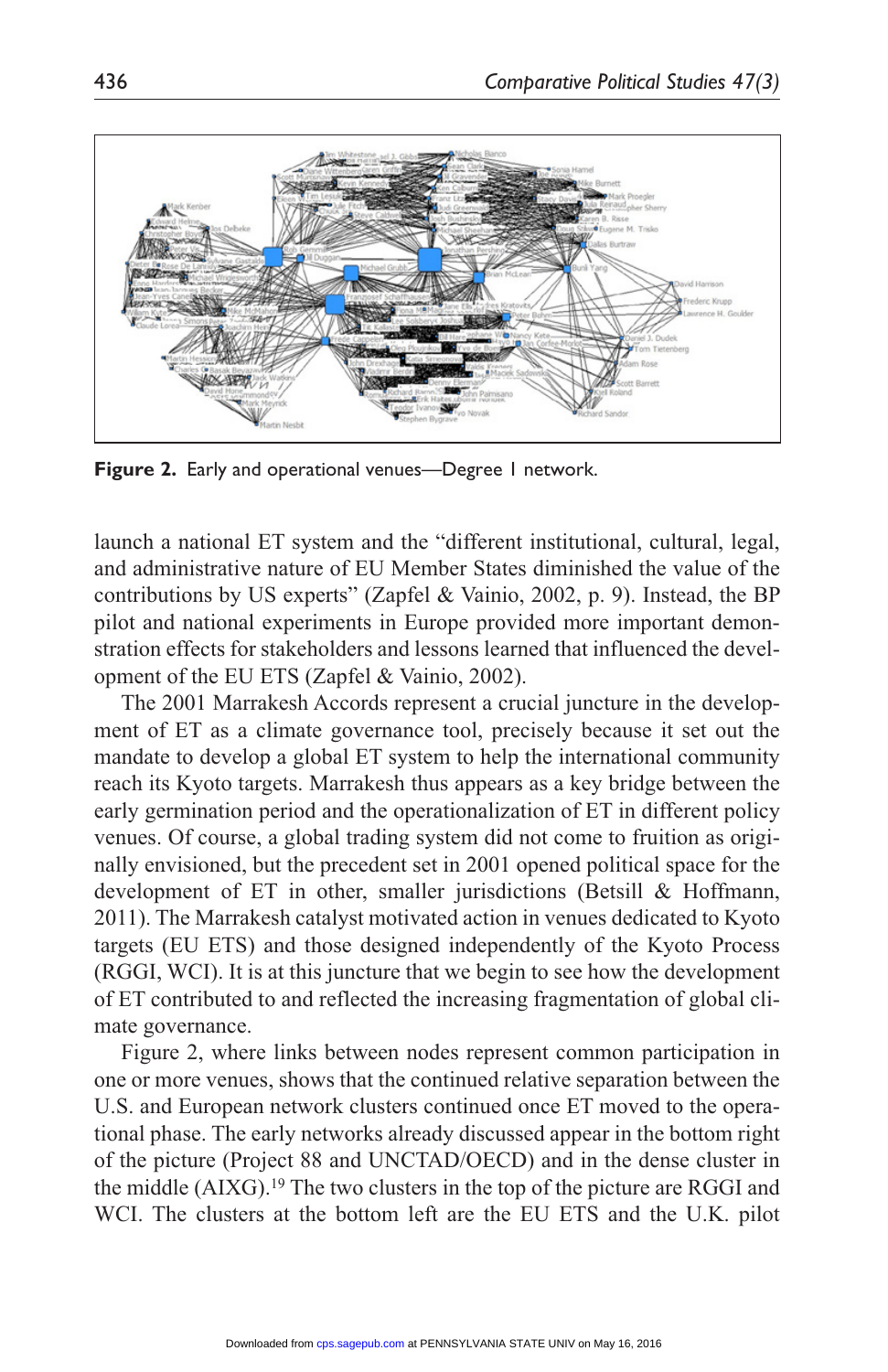scheme. The size of the node indicates an actor's betweenness score. Larger node size means that node is more central to the network in the sense that removal of the node would have a relatively large effect on breaking up the network. Among other things, this shows that four people are the key individual connections linking the European and UN venues to the U.S. venues, while the UN and European venues are more fully connected. Pershing and McLean are the only direct connections between U.S. venues and the AIXG, while Gemmill and Duggan connect the EU and the United Kingdom directly to the WCI. Centers of authority are emerging with relatively sparse individual connections between them and with relatively few direct individual connections to the intellectual foundations or global design of ET.

The transatlantic connections are thus very weak in terms of individuals directly working on multiple venues. To be clear, links could come in other forms (i.e., information can flow through other media than individuals), but this does demonstrate how relatively disconnected the operational discussions were from the early theoretical discussions measured in terms of the individuals who developed the early ideas of ET and the individuals who worked on designing operational systems. It also shows how the U.S. venues developed in a manner relatively disconnected from the European and UN venues. Again, the network diagram demonstrates how the development of ET reflected the fragmentation of climate governance in the early to mid-2000s. No overarching model diffused; on the contrary, ET developed in particular places in relative isolation. However, it is also clear that the development of individual ET systems with different goals, politics, and designs also contributed to the fragmentation of climate governance (Hoffmann, 2011).

Another way of viewing this pattern is that there are two distinct pathways from the AIXG to the venues where ET has (or will) become operational. Figure 2 can in effect be read temporally. There are almost no direct connections from the very early debates (Project 88 and UNCTAD/OECD) to the operational venues. Only Grubb connects those debates to the United Kingdom and EU, while Burtraw and Yang connect them to the U.S. venues. All other connections go through the AIXG, and by extension Marrakesh, which reinforces the American/European separation because there are separate connections from AIXG to each. AIXG connects to the U.S. venues via McLean and Pershing, while it connects to the United Kingdom via Grubb and the EU via Schaffhausen and Grubb among others.

We can note also another temporal dimension, in that the key connectors early in the process (from "germination" to the Kyoto-Marrakesh process) are different to those that are present later. There is no one who is present all the way through, from germination, through Marrakesh, to one of the U.S.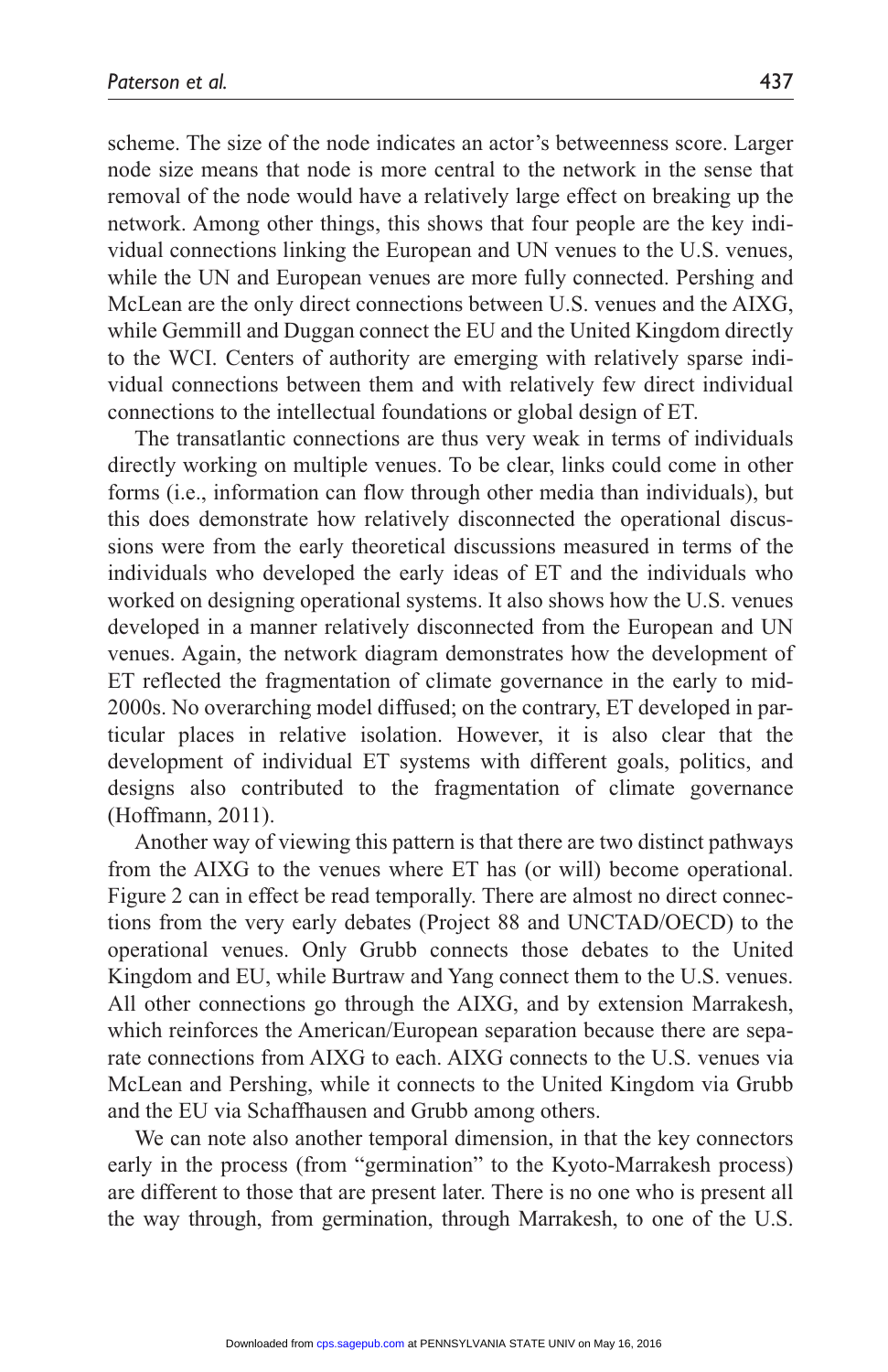venues, and only Grubb connects the early debates, through Kyoto-Marrakesh, to any operational venues (the EU ETS and the United Kingdom). There are some individuals connecting through Marrakesh to the EU (Jones) and the United Kingdom (Grubb, Clark), and some who are present in the germination and in WCI/RGGI (Yang and Burtraw) but none of the direct U.S. connections to the early period pass directly through Marrakesh. As mentioned before, the key links across the transatlantic divide are also different in the two periods.20

The analysis with individuals as nodes provides a new window on the development of ET markets. The venues are emergently apparent—in that we can recognize specific venues as clusters in the network pictures just by observing the links between individual participants. This tells us that the within-venue links are much denser than the between-venue links. There are thus a relatively small number of individuals who participate across venues—the network is clustered around venues with key nodes lying between them. This reflects the polycentric governance system in which ET developed as a tool of climate governance. Furthermore, the analysis to this point casts doubt on emulation as a mechanism of diffusion. The emergence of two paths to ET is evident in the network analysis and documentary and oral records. The fragmented nature of climate governance also shaped the further development of those networks (i.e., because the United States was outside the UN process post 2001, the ET network developed largely outside the context that the EU developed within).

### *Transnational Not Transgovernmental*

Ideas about ET are not only embodied in and transmitted by individuals individuals are part of larger organizational actors. It may be the case that the diffusion of ideas about ET flows not only through individuals but also through organizations that participate in multiple venues. This seems especially likely when we move beyond the early germination phase dominated by a relatively few experts to the design and operationalization of actual trading systems with many stakeholders. To examine this possibility, we ran network analyses with organizations (governmental, nongovernmental, corporate, academic) as nodes in the ET network.21 We considered that an organization participated in a venue when one or more individuals affiliated with that organization participated. With this operationalization another set of somewhat surprising characteristics emerge. Most notably, the key actors that work across venues are transnational (in the sense of being private sector or NGOs) rather than transgovernmental as expected in existing literature on similar diffusion processes (e.g., Slaughter, 2004).

In the germination period through Marrakesh (Figure 3), only 2 of the 18 organizations in this degree 2 network (organizations that participated in two or more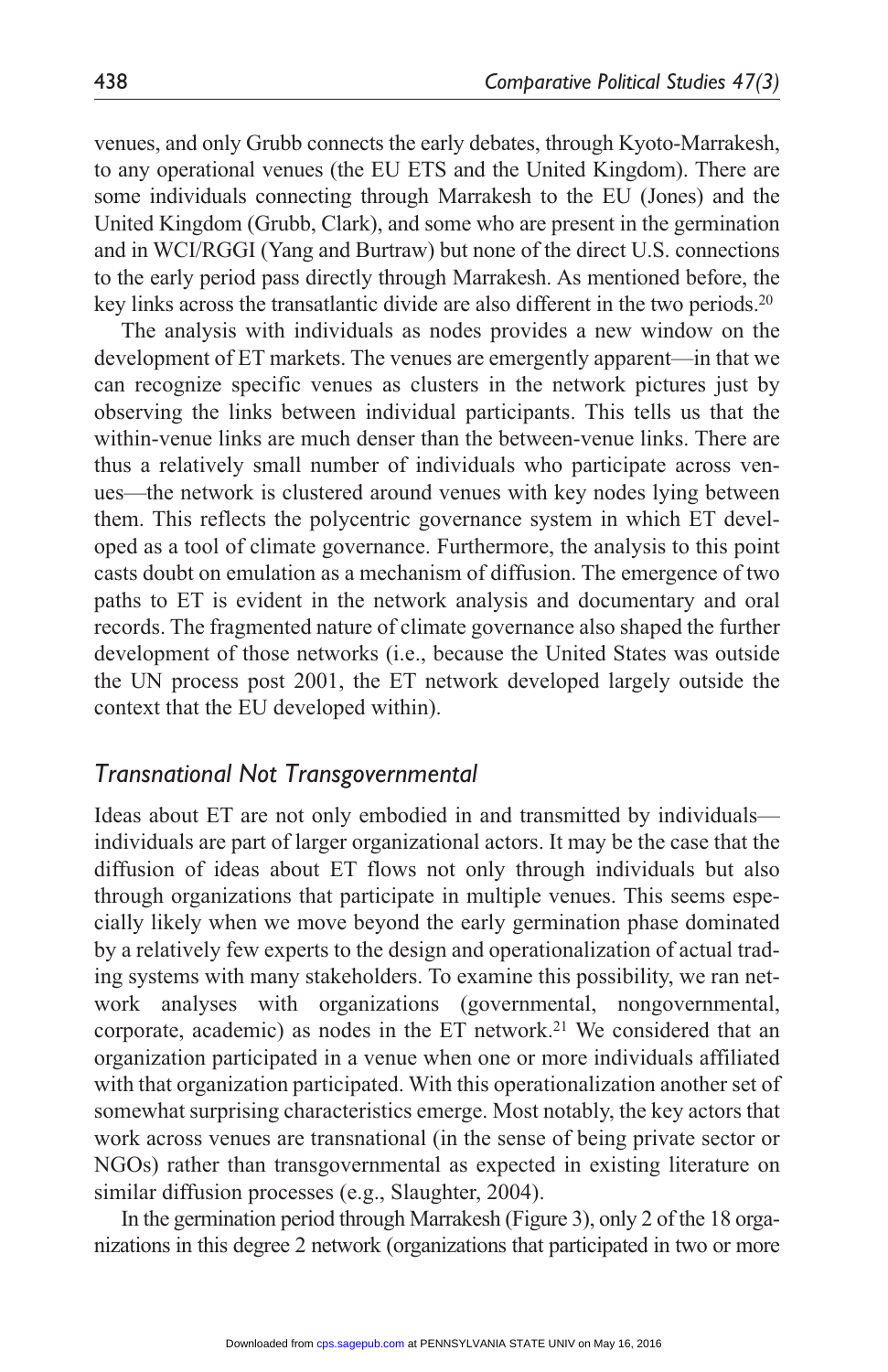

**Figure 3.** Early venues and Marrakesh—Degree 2 network.<sup>22</sup>

of the three early venues and Marrakesh) are national government agencies (U.S. EPA and Environment Canada). NGOs, IGOs, and universities are much more prominent in the network. Note also, that unlike the individual-based network map, there are no discernible clusters in the organizational map. This indicates the formation of a more general substrata of organizations dedicated to ET with ties that were less venue specific. Moving forward from Marrakesh to the operational venues, a similar pattern emerges, but with different significant organizations. Figure 4 displays the degree 2 network for Marrakesh and the four operational venues. Here we see a significant increase in the number of organizational actors participating in multiple venues and nonstate actors are again dominant. The most central actors (measured by betweenness scores) are BP, the Center for Clean Air Policy, CO2e.com, the European Commission, World Resources Institute (WRI), ICF Consulting, the Climate Trust, and the Pew Center on Global Climate Change (now Center for Climate and Energy Solutions). Here again we see less clustering (i.e., venues are not readily identifiable as they are in the individual-based network map), but the Europe–North America divide does emerge. The clusters on the lefthand side of the picture are more involved in European venues, while those on the right are involved in North American venues. This again underscores that the European venues are heavily connected to Marrakesh and the multilateral process, while the North American venues are less so. In the degree three network in Figure 5 (where a link means that nodes participated in common in three or more venues), the dominance of nonstate actors is abundantly clear. While governmental actors are prominent in the venues in their own jurisdictions, these eight transnational actors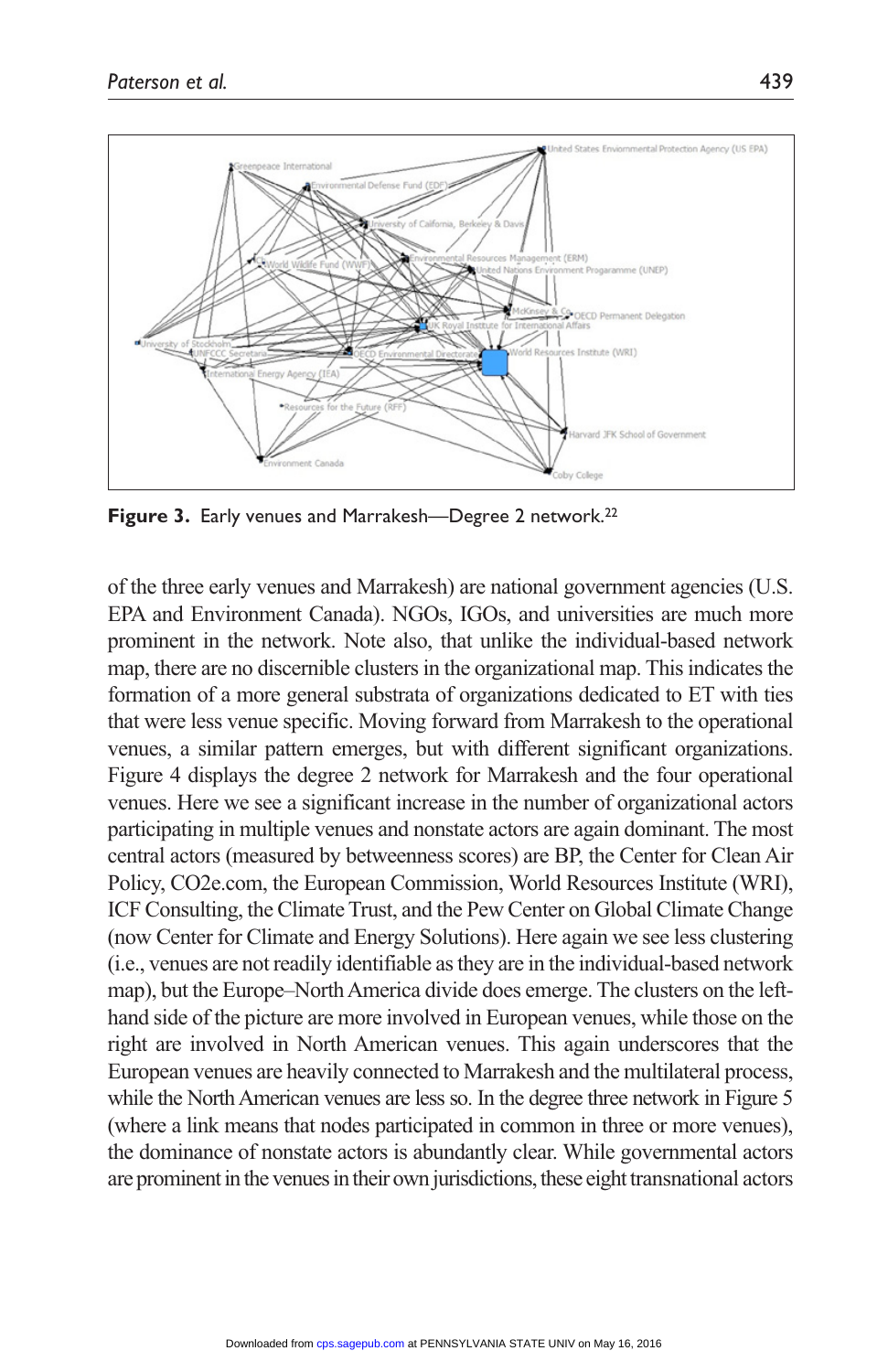

**Figure 4.** Marrakesh and operational venues—Degree 2 network.



**Figure 5.** Marrakesh and operational venues—Degree 3 network.

are the only ones that participated this heavily across multiple ET venues (this figure also underscores the transatlantic divide).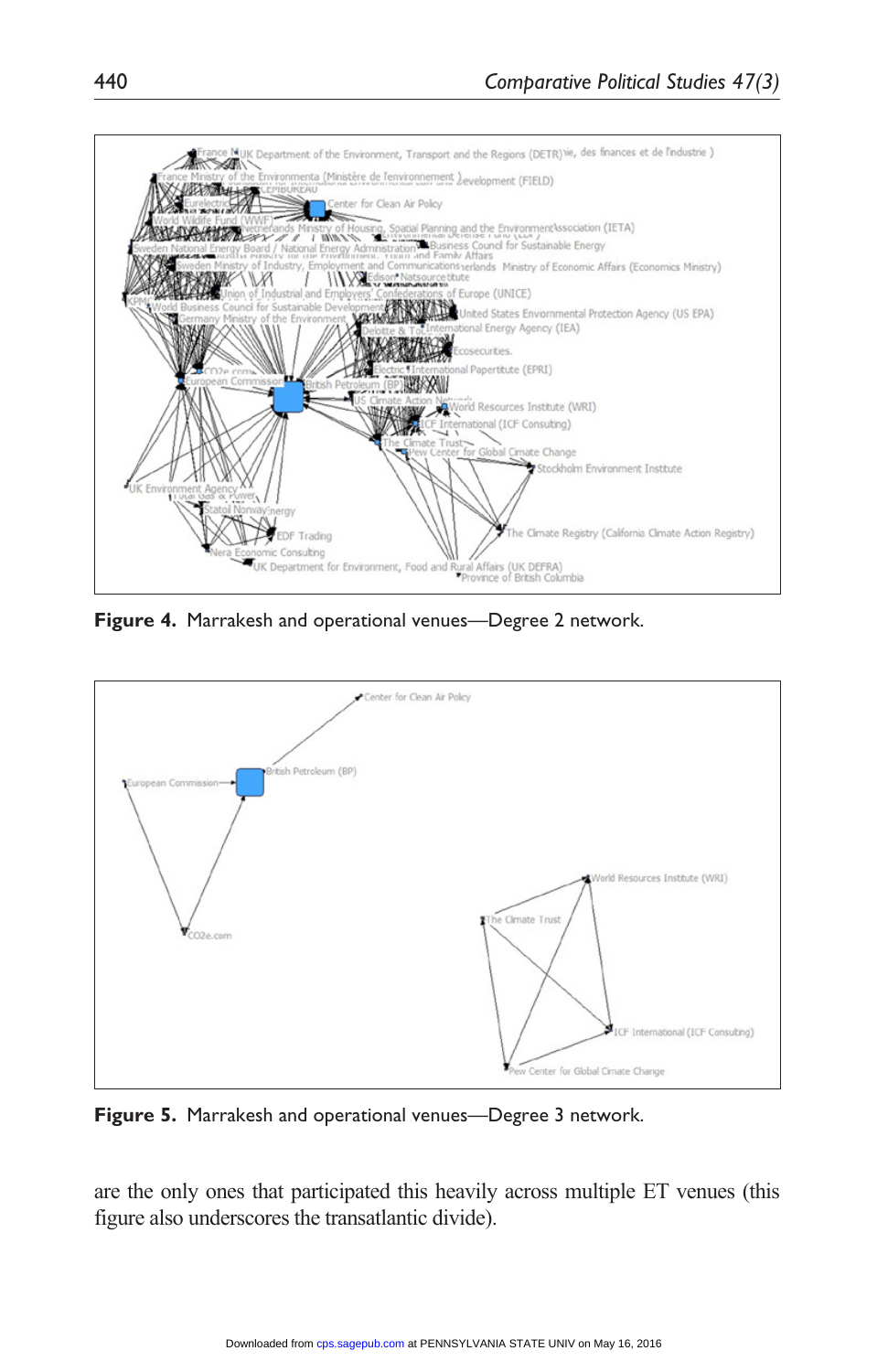Nation-state actors and transgovernmental agency relationships appear to play a relatively constrained role. One possible interpretation is that states and their agencies play a small role in the dissemination of knowledge of ET *across venues*, preferring to only participate when their own state is involved directly (i.e., EU).<sup>23</sup> Of course, industry actors show up at all the venues because they are directly implicated in ET rules. The network mapping indicates that a core set of actors took up the task of "proselytizing" ET (WRI, Pew, Center for Clean Air Policy, the Climate Trust) just prior and after Marrakesh across policy venues, consistent with Zapfel's recollections cited earlier of the immediate post-Kyoto period—hence the lack of distinct clustering in the organization-based network map. They worked to operationalize the ideas that emerged in the germination period and achieved consensus among a small number of well-networked individuals. These eight organizations appear to be a core set of actors that are participating in all the operational venues and that are then linked to secondary and tertiary actors who participate in one or two venues. It is reasonable to suppose that they could be key gatekeepers or agents of information diffusion.

# **Conclusion**

Our meso-level analysis highlights the ways in which polycentric diffusion of ET differs from conventional understandings on international policy diffusion. The ET story does not fit the diffusion-by-U.S. coercion narrative nor can it be explained in terms of rationalist learning and emulation facilitated by IGOs. On the contrary, distinct epistemic networks with relatively weak links between them emerged in the early phases of international consideration of ET and those early networks created different bases for moving forward. When venues began to take up ET, they reflected and contributed to the growing fragmentation of climate governance and thus we observe a polycentric ET structure. We find that there was not a single ET model being emulated; rather normative preferences for ET diffusion generally and combined with the two types of justificatory discourse outlined earlier. No coercive power forced a particular way to do ET. Instead, distinct authoritative centers developed that have been relatively unconnected to other governmental actors (at least in the network) that worked on ET in their own context.

In addition, the diffusion process appears to be driven by transnational actors rather than transgovernmental ones. Governments and government agencies (national and subnational) work directly on ET in their own venues but did not generally participate in the design discussions for significant number of other venues (at most one other venue). Instead, corporate and NGO actors appear to be the glue holding the global enterprise of ET together.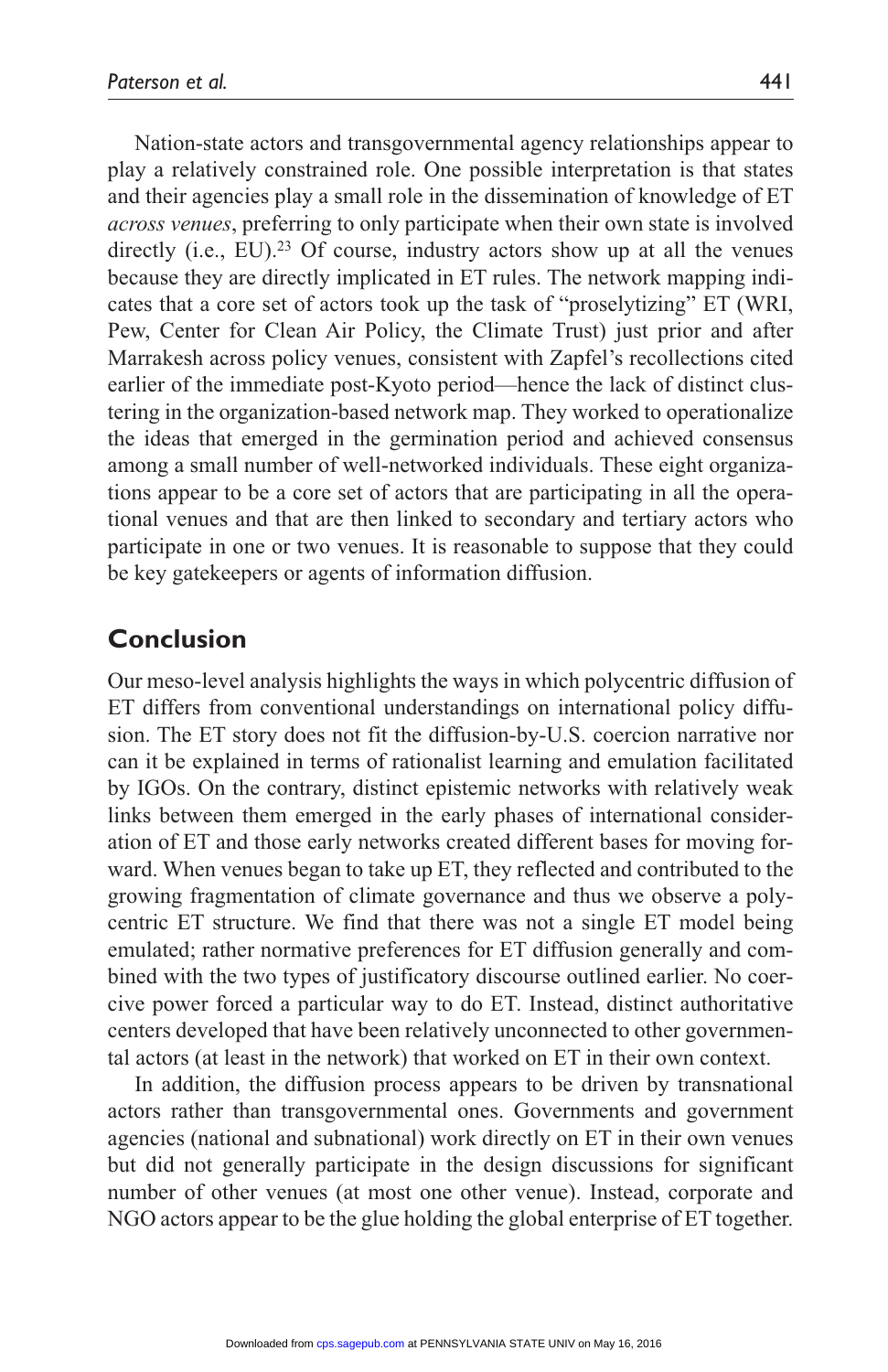When viewed in terms of either individuals or organizations that participate across venues, it is the nonstate actors who are not associated with particular venues that are the common denominators. These actors saw themselves as "honest brokers" spreading the idea of ET but not a particular model of ET.24

Our analysis thus suggests three revisions to conventional diffusion stories. First, early stages of diffusion are distinct and have a good deal in common with learning and elite network dynamics, whether or not they are formal epistemic communities. Second diffusion in polycentric systems may be far removed from emulation or mimetic isomorphism, but instead the process of diffusion contributed to the creation of authoritative centers and made local politics paramount. Finally, our analysis suggests that a focus on mechanisms and pathways is key. Examining the causal mechanisms for how ideas get transferred, rather than focusing on the causal effects (the conventional epistemological choice) allows us to capture the actual process through which policy diffuses and provide a better foundation for understanding the politics of adoption/adaptation of policies. Our empirical analysis confirms our suspicion that the meso level between the ideological context and the politics of individual venues is a key area for inquiry should we hope to fully understand the ongoing development of ET. In particular, the transnational network provides the basis for ET in different settings and locales. Network analysis is a useful means of revealing such connections and how polycentric diffusion plays out and influences the shape and politics of ET. We would expect these conclusions to be of interest not only to the study of climate change governance but a range of other processes with polycentric governance features.

Finally, this analysis sets the stage for a continuing research agenda to more fully understand how this diffusion mechanism works in polycentric governance systems. Our current analysis demonstrates that distinct networks formed in North America and Europe but does not reveal how the general idea of ET gets translated into specific policies and practices in different venues. This opens up opportunities for future research. First, ideas about how to enact ET can diffuse through different media than the ones we have captured in our network analysis (individuals and organizations that participate in meetings). Examining different possible network configurations is crucial for further exploring the conclusions we reach here.

Second, once we grasp the dynamics of polycentric diffusion, a next necessary step is to turn to examination of the variation in ET across venues—the shape of what gets adopted. Our conjecture is that the fragmented path of polycentric diffusion makes venue-level politics a key factor in how ET develops in particular places, contributing to the variation we now see across the ET venues system. However, adoption/adaptation does not take place on a blank slate; rather it is shaped by the means of diffusion that precede it. For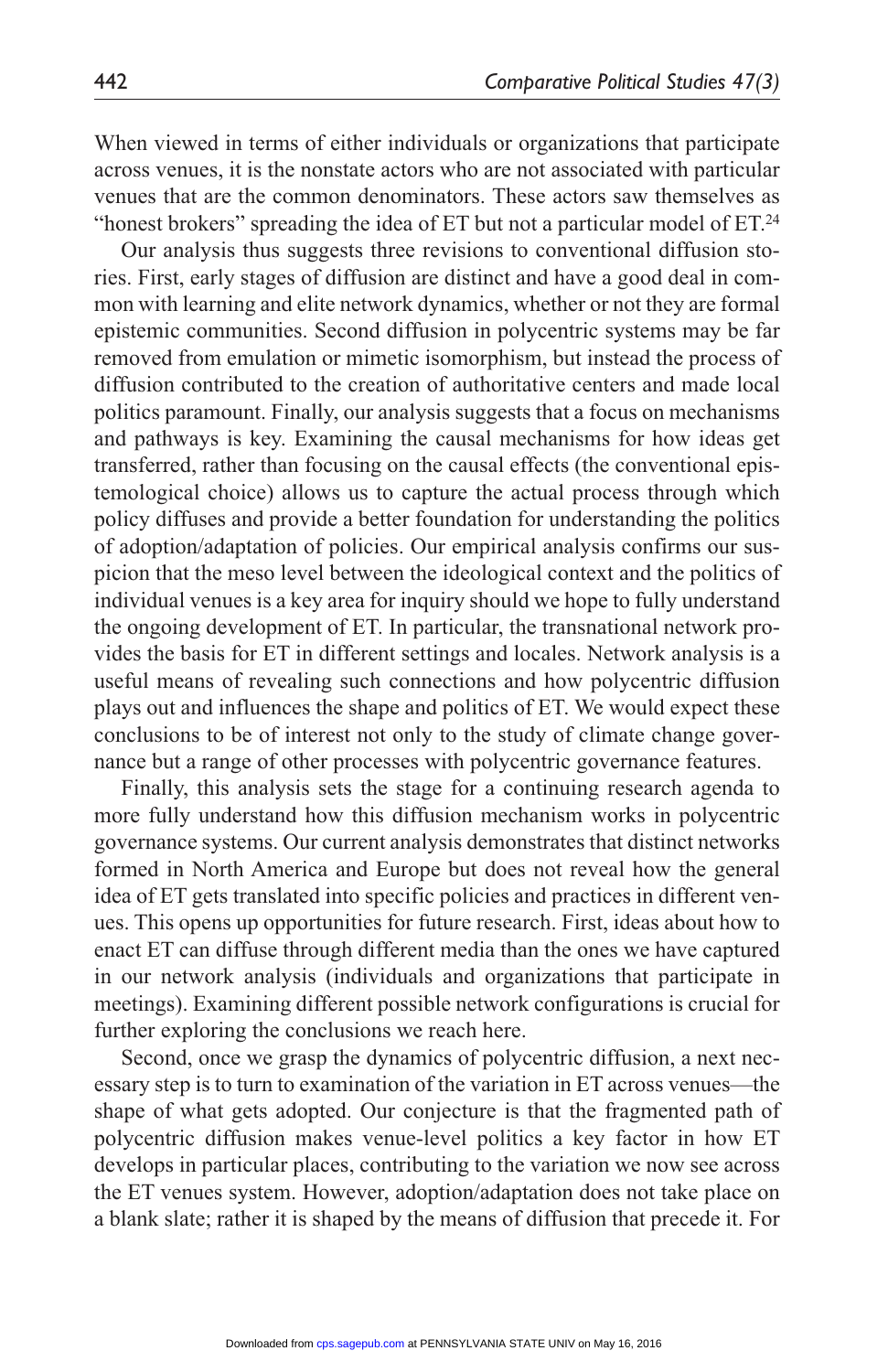example, the lack of connections of the EU and North American networks, arguably, contributed to incompatibilities in reporting requirements and basic units of emission measurements, and developed under different political rationales described above. Adding venue-level case studies to the analysis that examine the political dynamics within venues in future work will allow us to link the polycentric diffusion with the resulting venue politics in a rigorous way.

# **Acknowledgments**

We thank also the organizers of a workshop at Princeton University on Environmental Politics held in December 2011 for inviting us to present at the paper and the audience there for insightful comments. We thank in particular Jennifer Hadden for her comments on the article, as well as the editors of this special issue, in particular Xun Cao, for feedback on the article as it has developed. We thank Philippe Descheneau, Robert MacNeil, Adam Senft, and Dana Wagner for research assistance, notably the unenviable task of collecting and organizing the data for the network analysis.

# **Authors' Note**

The authors' names appear here in reverse alphabetical order. All four authors contributed equally to the research and writing of this article.

# **Declaration of Conflicting Interests**

The author(s) declared no potential conflicts of interest with respect to the research, authorship, and/or publication of this article.

### **Funding**

The author(s) disclosed receipt of the following financial support for the research, authorship, and/or publication of this article: The research for this article was funded by the Social Sciences and Humanities Research Council of Canada, under a grant titled "Governance and Legitimacy and Carbon Markets."

### **Notes**

- 1. Simmons, Dobbins, and Garrett's (2008) and Graham, Shipan, and Volden's (2012, p. 18) review of the literature boils down 104 terms of diffusion mechanisms to a very similar list: "learning, competition, coercion and socialization."
- 2. A different way of using network analysis is to calculate node-level statistics and then use that data in econometric analysis—that is, a centrality measure would be calculated for each node in a network and then that measure becomes an independent variable in a regression explaining actors' behaviors and interactions.
- 3. Betweenness "corresponds to the number of shortest paths in the network that pass through a particular node, and therefore it measures the dependence of a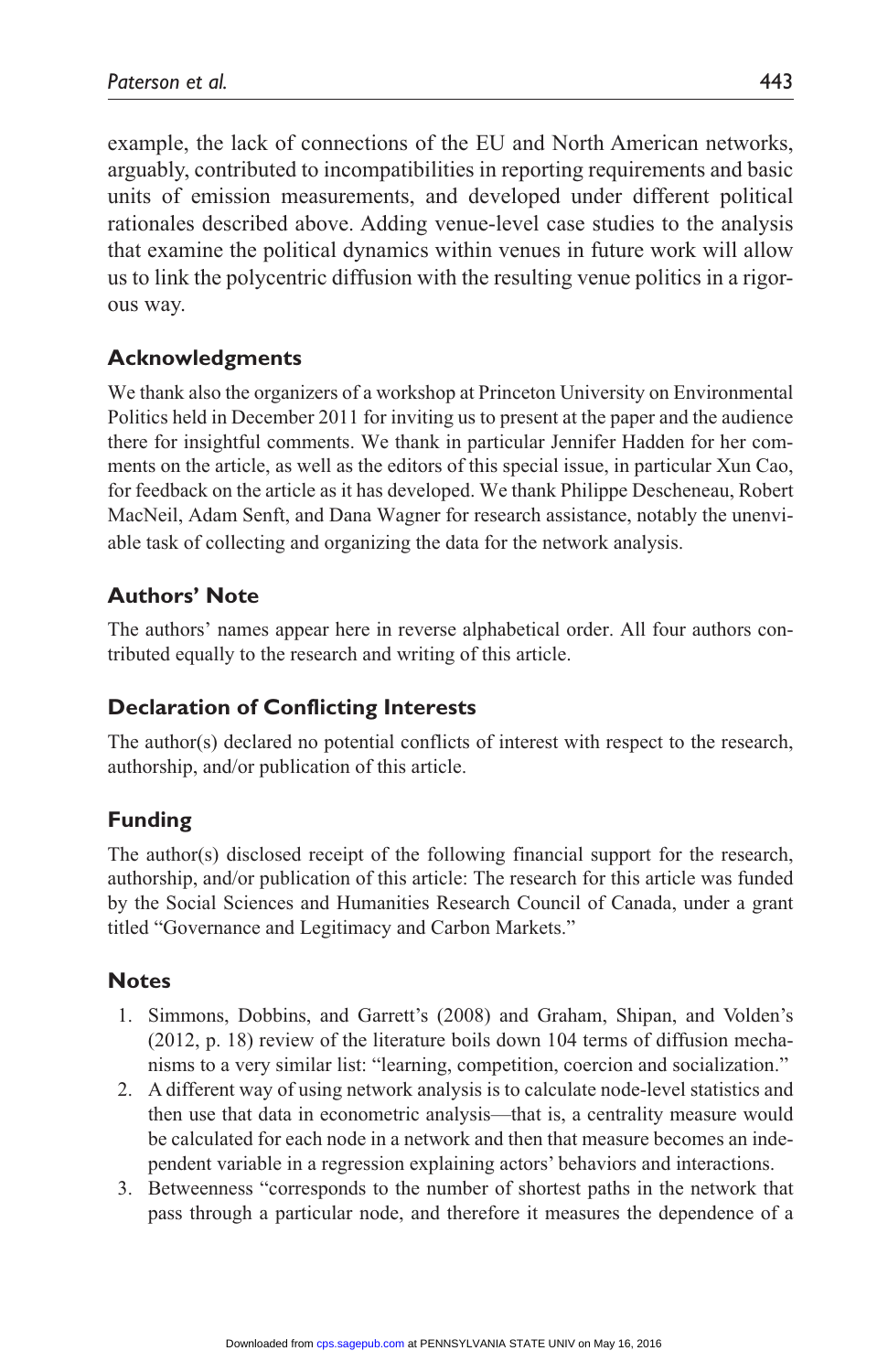network on a particular node for maintaining connectedness" (Hafner-Burton, Kahler, & Montgomery, 2009, p. 564).

- 4. The United Kingdom ran a pilot emissions trading (ET) system between 2003 and 2005. For the Western Climate Initiative (WCI), the precise start date for the Emissions Trading Scheme (ETS) is not yet completely decided, but at the time of writing, California will begin trading in 2013 with British Columbia, Québec, and perhaps Ontario to follow at an as yet undisclosed date.
- 5. While we have recorded dates of participation where available, there are significant data availability limits on this aspect. We do make some comments on the temporal aspects of the networks below, but these are not based on data about dates, but rather our knowledge about when discussions in each venue was active.
- 6. We are aware of a number of issues to do with the construction of this database. First, the availability of data for each venue varies considerably, quantitatively and qualitatively. For some, complete lists of participants in consultative meetings, members of relevant committees, and so on, are available; for other venues, access to such data is considerably more difficult. We have worked to make the data as comparable and comprehensive as possible, and, based on triangulating the results with our direct observations of these processes and extensive interviews, we do not believe that the results are invalid as a consequence of these limits.
- 7. We chose to limit the data set for theoretical and practical reasons. Practically, having such a large population in the network would make the network mapping less interpretable. Theoretically, we are interested in linkage between venues, thus including individuals who only participated in one venue would not add to the analysis.
- 8. Focusing on individuals or organizations as nodes downplays other ways that information can flow, for example, through citations. In addition, while we concentrate on individuals or organizations that participated in the venues, this does not mean that other kinds of links between individuals are not also important.
- 9. There are multiple measures of centrality for nodes. Betweenness measures the importance of nodes for network connectedness and nodes with high betweenness scores can play roles as brokers (because removal of high betweenness nodes leaves the network fragmented). One could use other measures like degree centrality (the number of links a node has to other nodes) or closeness centrality (the length of the path from one node to all other nodes). However, betweenness has more relevance for our project because of its association with a brokering role.
- 10. This section draws heavily on Bernstein (2001) and Bernstein's research for that project.
- 11. Interviewed by Bernstein, August 2, 1996 (Center for Science and International Affairs, Harvard University, Cambridge, MA).
- 12. Interviewed by Bernstein, August 2, 1996 (Center for Science and International Affairs, Harvard University, Cambridge, MA). Note that he does not appear as a link to the OECD workshop in our network analysis, as this is a record of attendance at the workshop and participation in the report only.
- 13. In an interview much later (2007), Grubb mentions Richard Stewart as the person working on it in the United States. Stewart also worked on Project 88.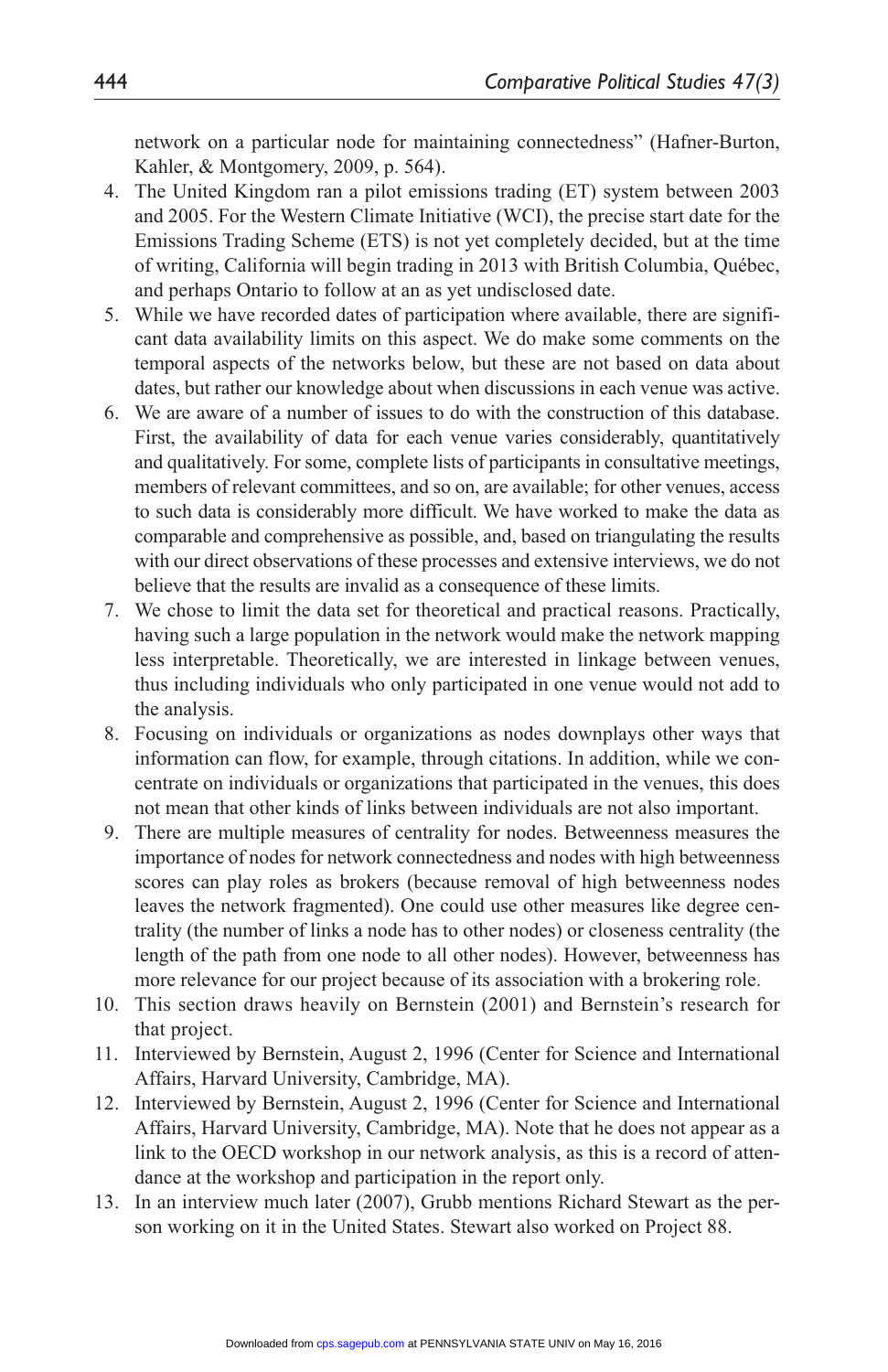- 14. Interviewed by Paterson, December 17, 2007 (Cambridge, UK). See also in particular Grubb (1989), where he explicitly develops these arguments.
- 15. The proceedings are published as Corfee-Morlot (1992). For other publications on this in this period, see, for example, Hoel (1991) or Markandya (1991).
- 16. Paterson interview with Corfee-Morlot, November 11, 2007, Paris.
- 17. This was confirmed in interview with Russell, August 13, 2012, Ottawa.
- 18. Interviewed by Bernstein, March 13, 1997 (telephone to Washington, D.C.)
- 19. The picture looks largely similar if we add in the Marrakesh network. It is very close to the Annex I Expert Working Group (AIXG) network and we leave it out for clarity.
- 20. One element that emerged from the network analysis that we cannot fully examine is that the connections between European and U.S. venues are exclusively Anglo-American. This is not an enormous surprise given knowledge about general patterns in comparative political economy and transnational politics (Hall & Soskice, 2001; van der Pijl, 1998).
- 21. Similar to the individual-based network analysis, organizations were only included in the analysis if they participated in two or more venues. They methodological choices mentioned above about the network parameters were the same for the organizational networks as they were for the individuals.
- 22. Note that this is a dichotomized network—an organization can either participate or not. We do not take into account the number of individuals from an organization that took part in venue activities.
- 23. With the EU, this finding is interesting, given that we know that the EU has attempted directly to influence subnational actors in the United States (especially in California), as well as in Australia (Paterson, interview with Vicky Pollard, November 19, 2007, Brussels). The people involved in this diplomatic activity appear to have been separated from the policy process by which ET systems have been developed in those sites.
- 24. Hoffmann interviews with staff of Pew and World Resources Institute (WRI), 2009.

### **References**

- Abbott, K. (2012). The transnational regime complex for climate change. *Environment and Planning C: Government and Policy*, *30*, 571-590.
- Andresen, S., & Agrawala, S. (2002). Leaders, laggards and pushers in the making of the climate regime. *Global Environmental Change*, *12*, 41-51.
- Bach, D., & Newman, A. (2010). Transgovernmental networks and domestic policy convergence: Evidence from insider trading regulation. *International Organization*, *64*, 505-528.
- Bernstein, S. (2001). *The compromise of liberal environmentalism*. New York, NY: Columbia University Press.
- Bertram, G., Stephens, B., & Wallace, C. (1989). *The relevance of economic instruments for tackling the greenhouse effect* (Technical Report). Wellington, New Zealand: Ministry for the Environment.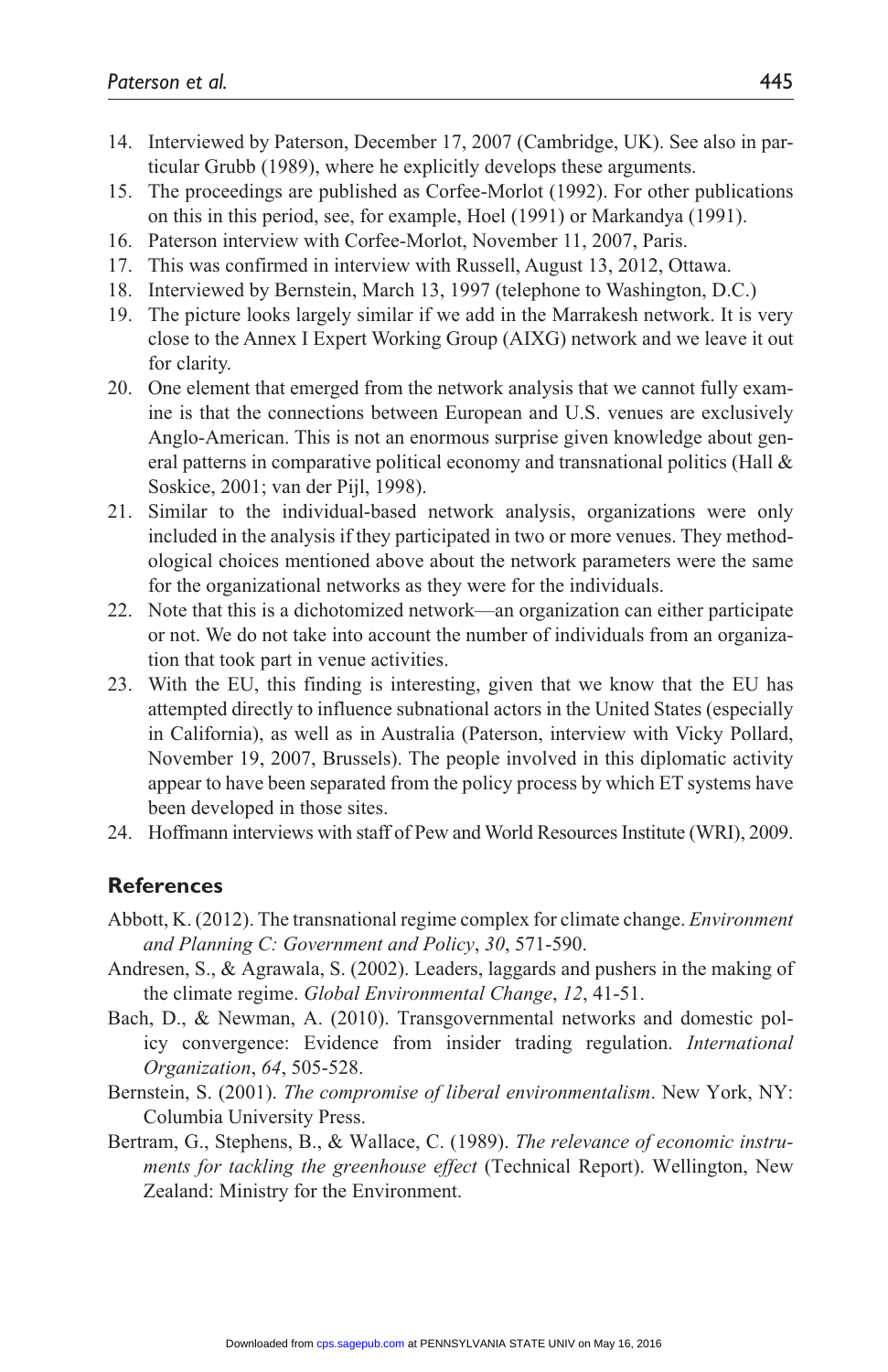- Betsill, M., & Hoffmann, M. (2011). The contours of "cap and trade": The evolution of 41 emissions trading systems for greenhouse gases. *Review of Policy Research*, *28*, 83-106.
- Biermann, F., Pattberg, P., & Zelli, F. (2010). *Global climate governance beyond 2012: Architecture, agency and adaptation*. New York, NY: Cambridge University Press.
- Boissevain, J., & Mitchell, J. C. (Eds.). (1973). *Network analysis: Studies in human interaction*. The Hague, Netherlands: Mouton.
- Busch, P.-O., & Jörgens, H. (2005). International patterns of environmental policy change and convergence. *European Environment*, *15*, 80-101.
- Cao, X. (2009). Networks of intergovernmental organizations and convergence in domestic economic policies. *International Studies Quarterly*, *53*, 1095-1130.
- Cao, X. (2010). Networks as channels of policy diffusion: Explaining worldwide changes in capital taxation, 1998-2006. *International Studies Quarterly*, *54*, 823-854.
- Coleman, J. (1958). Relational analysis. *Human Organization*, *17*(4), 28-36.
- Corfee-Morlot, J. (Ed.). (1992). *Tradable permits to reduce greenhouse gases*. Paris, France: OECD.
- Damro, C., & Luaces Méndez, P. (2003). Emissions trading at Kyoto: From EU resistance to union innovation. *Environmental Politics*, *12*(2), 71-94.
- Engels, A. (2006). Market creation and transnational rule making: The case of CO2 emissions trading. In M.-L. Djelic & K. Sahlin-Andersson (Eds.), *Transnational governance: Institutional dynamics of regulation* (pp. 329-348). Cambridge, MA: Cambridge University Press.
- Finnemore, M. (1996). Norms, culture, and world politics: Insights from sociology's institutionalism. *International Organization*, *50*, 325-347.
- Finnemore, M., & Sikkink, K. (1998). International norm dynamics and political change. *International Organization*, *52*, 887-917.
- Füglister, K. (2011). Where does learning take place? The role of intergovernmental cooperation in policy diffusion. *European Journal of Political Research*, *51*, 316-349.
- Graham, E. R., Shipan, C. R., & Volden, C. (2012). The diffusion of policy diffusion research in political science (Review Article). *British Journal of Political Science*, *43*, 673-701.
- Grande, E., & Pauly, L. W. (2005). *Complex sovereignty: Reconstituting political authority in the twenty-first century*. Toronto, Ontario, Canada: University of Toronto Press.
- Grubb, M. (1989). *The greenhouse effect: Negotiating targets*. London, England: Royal Institute of International Affairs.
- Haas, P. M. (1992). Introduction: Epistemic communities and international policy coordination. *International Organization*, *46*, 1-36.
- Hafner-Burton, E., Kahler, M., & Montgomery, A. (2009). Network analysis for international relations. *International Organization*, *63*, 559-592.
- Hafner-Burton, E., & Montgomery, A. (2006). Power positions: International organizations, social networks, and conflict. *Journal of Conflict Resolution*, *50*, 3-27.
- Hall, P. & Soskice, D. (Eds.). (2001). *Varieties of capitalism: The institutional foundations of comparative advantage*. Oxford, UK: Oxford University Press.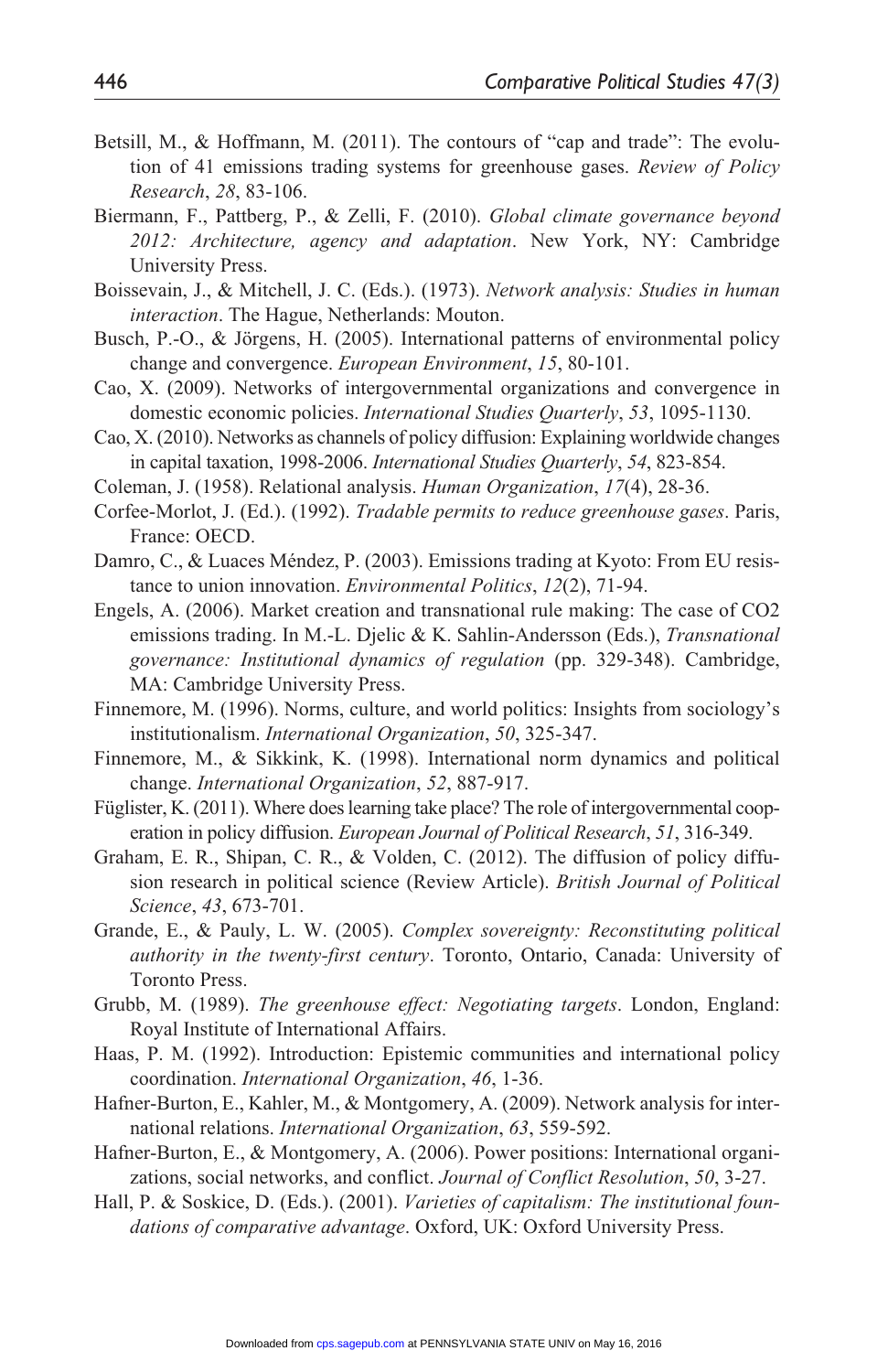- Hoel, M. (1991). Efficient international agreements for reducing emissions of CO2. *The Energy Journal*, *12*(2), 93-108.
- Hoffmann, M. J. (2011). *Climate governance at the crossroads: experimenting with a global response after Kyoto*. Oxford, UK: Oxford University Press.
- Holzinger, K., Knill, C., & Sommerer, T. (2008). Environmental policy convergence: The impact of international harmonization, transnational communication, and regulatory competition. *International Organization*, *62*, 553-587.
- Keohane, R. O., & Victor, D. G. (2011). The regime complex for climate change. *Perspectives on Politics*, *9*, 7-23.
- Markandya, A. (1991). Global warming: The economics of tradeable permits. In D. Pearce (Ed.), *Blueprint 2: Greening the global economy* (pp. 53-62). London, England: Earthscan.
- Meseguer, C., & Gilardi, F. (2009). What is new in the study of policy diffusion? *Review of International Political Economy*, *16*, 527-543.
- Newell, P., & Paterson, M. (2010). *Climate capitalism: Global warming and the transformation of the global economy*. Cambridge, MA: Cambridge University Press.
- Ostrom, E. (2010a). Beyond markets and states: Polycentric governance of complex economic systems. *American Economic Review*, *100*, 641-672.
- Ostrom, E. (2010b). Polycentric systems for coping with collective action and global environmental change. *Global Environmental Change*, *20*, 550-557.
- Ovodenko, A., & Keohane, R. O. (2012). Institutional diffusion in international environmental affairs. *International Affairs*, *88*, 523-541.
- Project 88. (1988, December). *Project 88: Harnessing market forces to protect the environment* (A public policy study sponsored by Senator Timothy E. Wirth, Colorado, and Senator John Heinz, Pennsylvania). Washington, DC: Author.
- Project 88. (1991). *Project 88—Round II. Incentives for action: Designing marketbased environmental strategies*. Washington, DC: Author.
- Raustiala, K., & Victor, D. (2004). The regime complex for plant genetic resources. *International Organization*, *58*, 277-309.
- Scott, J. (1991). *Social network analysis*. London, England: Sage.
- Simmons, B., Dobbins, F., & Garrett, G. (Eds.). (2008). *The global diffusion of markets and democracy*. Cambridge, MA: Cambridge University Press.
- Skjærseth, J. B., & Wettestad, J. (2008). *EU emissions trading: Initiation, decisionmaking and implementation*. Aldershot, UK: Ashgate.
- Slaughter, A.-M. (2004). *A new world order*. Princeton, NJ: Princeton University Press.
- Swisher, J., & Masters, G. (1989). *International carbon emission offsets: A tradeable currency for climate protection services* (Technical Report 309). Stanford, CA: Department of Civil Engineering, Stanford University.
- Tilley, J., & Gilbert, J. (1990). Economic (market) measures. In IPCC, *Climate change: The IPCC response strategies* (pp. 233-244). Geneva, Switzerland: World Meteorological Organization.
- van der Pijl, K. (1998). *Transnational classes and international relations*. London, England: Routledge.
- Ward, M., Stovel, K., & Sacks, A. (2011). Network analysis and political science. *Annual Review of Political Science*, *14*, 245-264.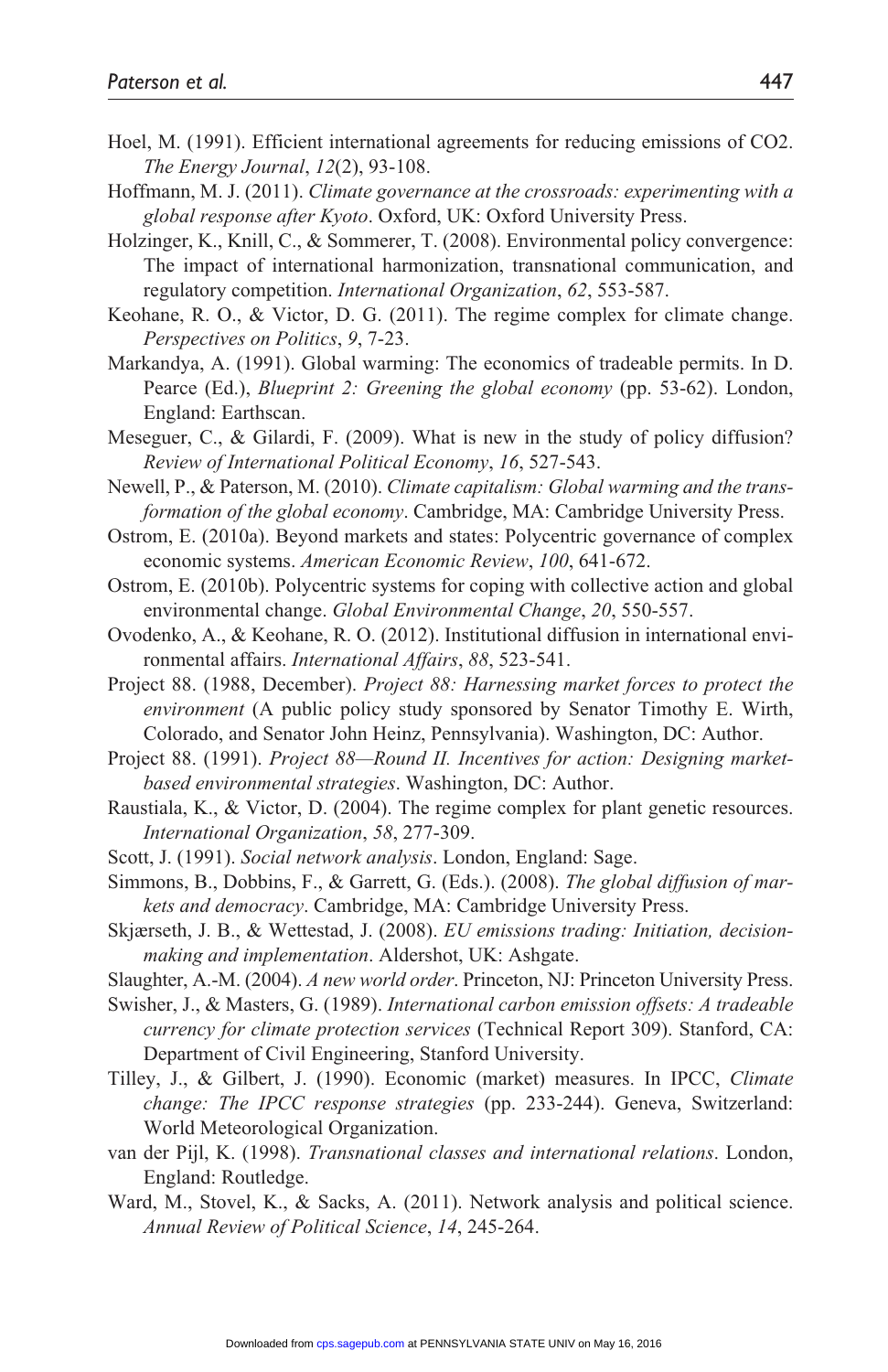- Wasserman, S., & Faust, K. (1997). *Social network analysis: Methods and applications*. New York, NY: Cambridge University Press.
- Wellman, B. (1983). Social network analysis: Some basic principles. *Sociological Theory*, *1*, 155-200.
- Wettestad, J. (2005). The making of the 2003 EU emissions trading directive: An ultra-quick process due to entrepreneurial proficiency? *Global Environmental Politics*, *5*, 1-23.
- Wirth, T. E. (1996, July 17). Remarks by the honorable Timothy E. Wirth, under secretary for Global Affairs, on behalf of the United States of America before the Second Conference of the Parties Framework Convention on Climate Change. Geneva, Switzerland.
- Yamin, F. (1998). Climate change negotiations: An analysis of the Kyoto Protocol. *International Journal of Environmental Pollution*, *10*, 428-453.
- Zapfel, P., & Vainio, M. (2002). *Pathways to European greenhouse gas emissions trading history and misconceptions* (FEEM Working Paper No. 85). Retrieved from [http://ssrn.com/abstract\\_id=342924](http://ssrn.com/abstract_id=342924)

#### **Author Biographies**

**Matthew Paterson** is a professor of political science at University of Ottawa, Canada. His work focuses on the intersection of global political economy and global environmental politics. He has worked in particular, for more than 20 years, on climate change politics and is currently working on the politics of carbon markets, and transnational climate change governance. His recent works include *Automobile Politics: Ecology and Cultural Political Economy* (with Peter Newell, Cambridge, 2007) and *Climate Capitalism* (with Peter Newell, Cambridge, 2010).

**Matthew Hoffmann** is an associate professor in the Department of Political Science at University of Toronto. His research interests include global environmental politics, climate change, global governance, and complex systems. He is the author of *Climate Governance at the Crossroads: Experimenting With a Global Response After Kyoto* (Oxford, 2011) and *Ozone Depletion and Climate Change: Constructing a Global Response* (State University of New York, 2005). He coedited the volume *Contending Perspectives on Global Governance* (with Alice Ba, Routledge, 2005), and has published a number of articles and book chapters on global governance and climate politics.

**Michele Betsill** is a professor of political science and coleader of the Environmental Governance Working Group at Colorado State University, USA. Her work focuses on global environmental governance with a particular emphasis on the politics of climate change from the global to the local scale. Current projects examine the governance and legitimacy of carbon markets, transnational climate change governance, and municipal climate protection in the context of energy transitions. Her recent work includes *NGO Diplomacy: The Influence of Non-Governmental Organizations in International Treaty Negotiations* (2008, The MIT Press, with Elisabeth Corell) as well as articles in *Review of Policy Research, International Environmental Agreements, Science*, and *Millennium*.